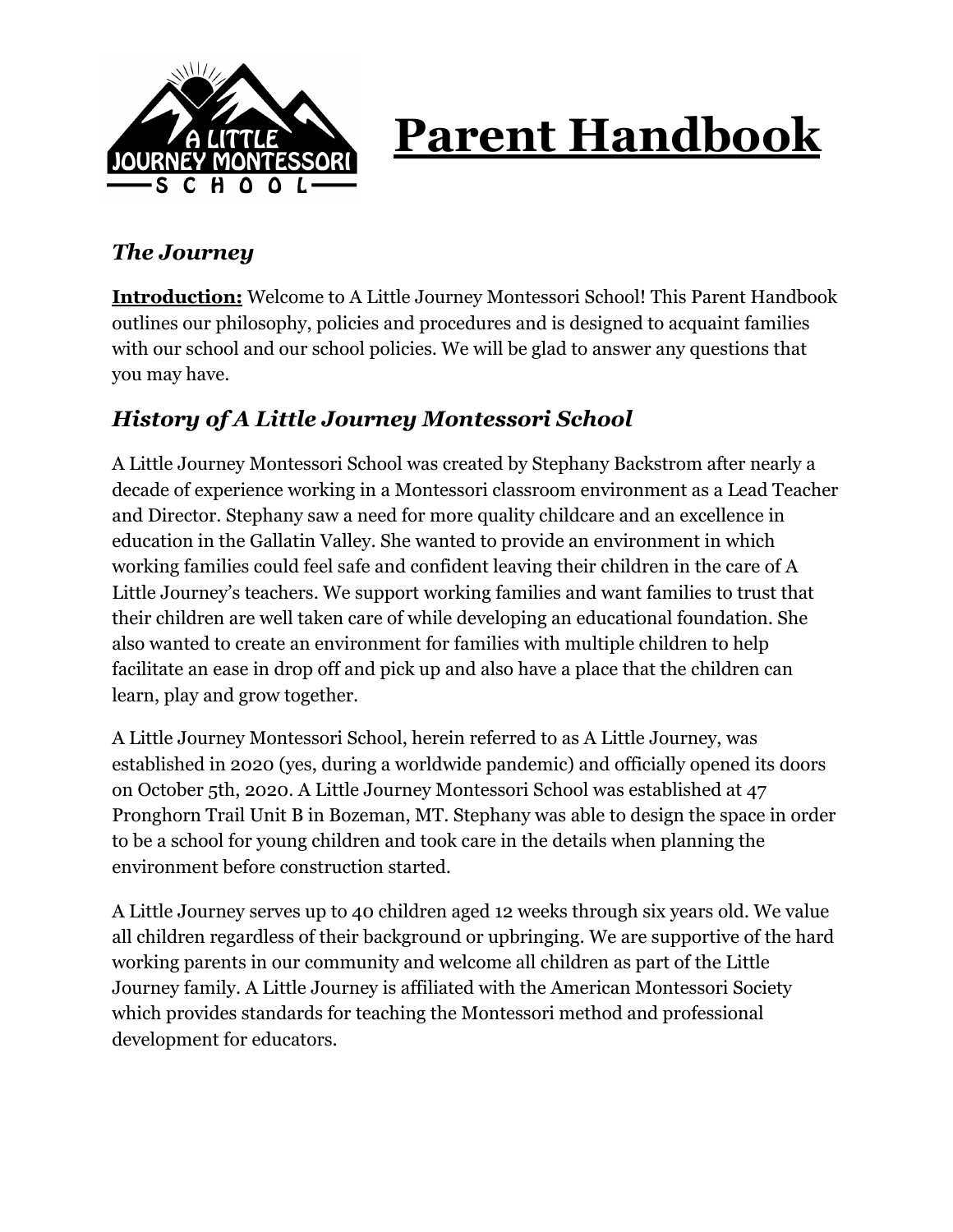**Location:** A Little Journey Montessori School is located at 47 Pronghorn Trail Unit B, in Four Corners, MT. We are located just off Jackrabbit Lane in the same building as Lone Peak Physical Therapy and just north of Murdoch's Ranch and Home Supply.

**Mission:** Our mission is to provide excellence in education to children based on the Montessori method. We strive to provide an environment where working families can feel confident that their children will be well taken care of while developing lifelong educational skills in which we help prepare the children, not only for their future in education, but also for life. A Little Journey is a place where your child(ren) can learn, grow and play.

*"Early Childhood education is the key to the betterment of society."*

#### *~ Maria Montessori*

**Organization:** A Little Journey Montessori School operates as a single-member LLC run and operated by Stephany Backstrom.

# *Philosophy of A Little Journey Montessori School*

A Little Journey is a place where your child(ren) can learn, grow and play. We offer a quality in education to children ages 12 weeks to six years old. Our program offers a Nido environment (12 weeks to about 14 months), then the child will journey to the transitional environment in our pre-primary classroom (about 15 to 18 months), once the child is ready, they will journey to the pre-primary environment (about 18 months to about 2 1⁄2 or 3 years old), and when developmentally appropriate and the child is prepared, they are ready to make their final journey to the primary environment (about 2 1⁄2 , 3 to 6 years old). All of our environments are based on the Montessori Method and offer age appropriate, hands-on materials to help the child reach his or her full potential. The Montessori method offers a rigorous, self-motivated growth for children in all areas of development - cognitive, social, physical and emotional. Our curriculum includes language development, math, science, geography, art, music and movement, and fingerplay exercises. We encourage respect for cultural, racial, religious, and economic diversity.

All children progress and learn differently, which makes the Montessori method so wonderful! The classrooms are based on the individual child and what is developmentally appropriate for them, more so than their age. Therefore, our programs are not age specific. There is no wrong environment for your child and some children will even have the opportunity to spend the first part of their morning work period in the pre-primary environment and may spend the rest of the morning work period in the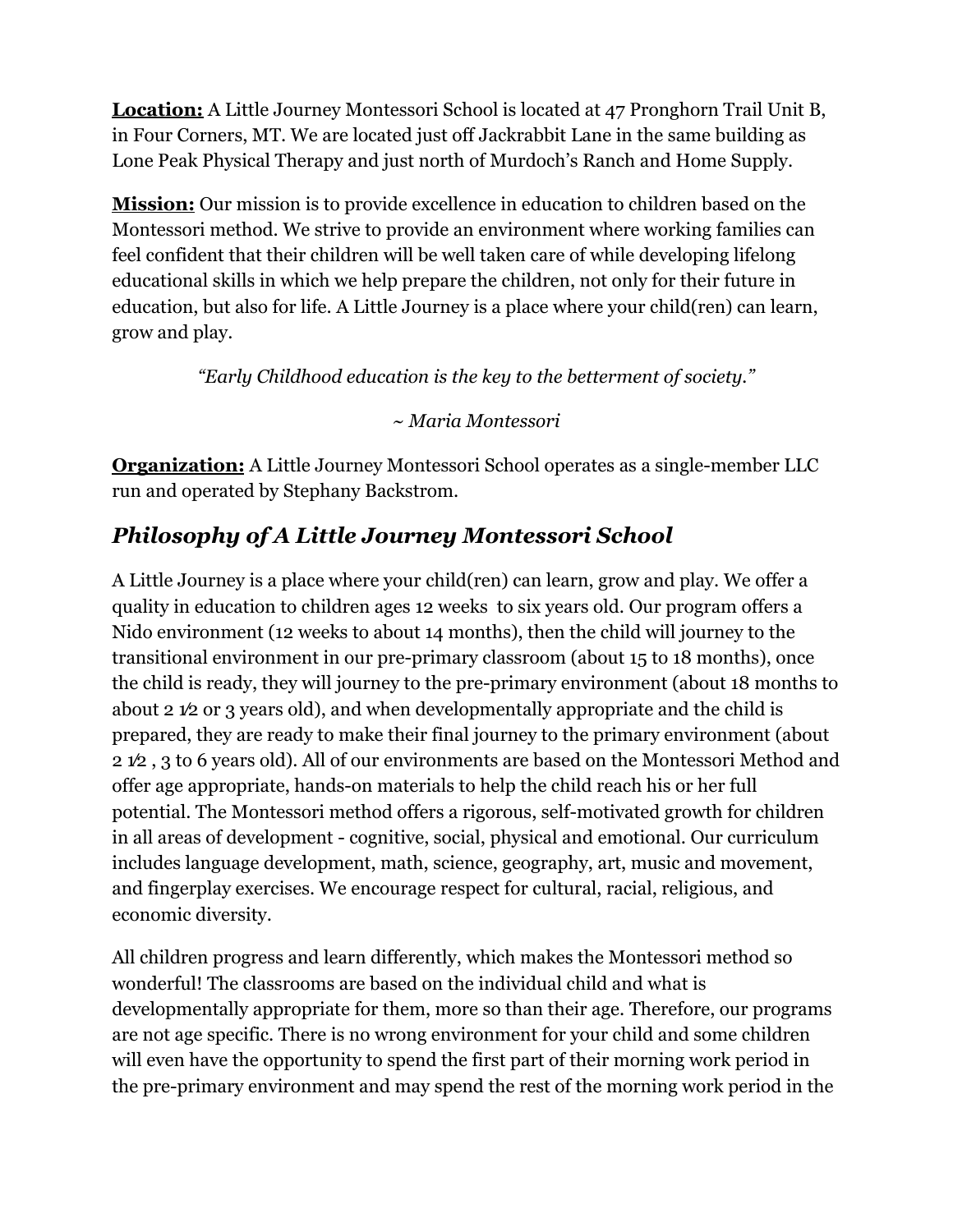primary environment as they learn to transition from one environment to the other, that is the beauty of the all inclusive, open space that our environment provides.

Working together with the mix of age groups, we hope to instill and develop manners, compassion, imagination, independence and a love of learning in all of the children who enroll in our program.

We value and support cultural, racial, religious, and economic diversity. In hiring of staff and enrolling of children, A Little Journey does not discriminate with regard to racial, ethnic background, religion, sex, marital status, or physical disability.

**Environment:** The environment is prepared each day in order to provide a safe and consistent space for your child(ren). The prepared environment is one of the most important aspects of the Montessori method for the child to learn, play and grow.

**The Child:** Each child is their own individual self and not all children learn and develop in the same manner. Montessori is self-lead and student-paced allowing the child to follow their own curiosity and to not feel pressured to keep up with their peers. The importance of Montessori is to instill independence in the child with self chosen materials in which they can access independently and which provide a control of error.

**The Parents:** The parents are an important aspect of the child's development in education and we believe that involved parent's help form a foundation of success for the children. We strive to have the parent's involved through social media outlets and an online daily monitoring app called *BrightWheel.*

Parent-teacher conferences will also occur twice a year, in the fall and spring time, for children in our pre-primary and primary programs, giving an opportunity for parents to receive one-on-one knowledge about their child's progress. Parents of children in our nido program will also have ample time to sit down one-on-one with teachers to discuss their child's progress as necessary and may schedule times to do so. Please, never hesitate to ask how your child is doing.

In order for A Little Journey to help you and your child, please help us in following these eight (8) policies:

1. Please leave toys at home and don't fight with children over leaving them in the car at the school door. Children can become grumpy when this happens and can make drop off challenging for all involved. Please see nap time policy in regards to soft, cozy items that are allowed for nap time.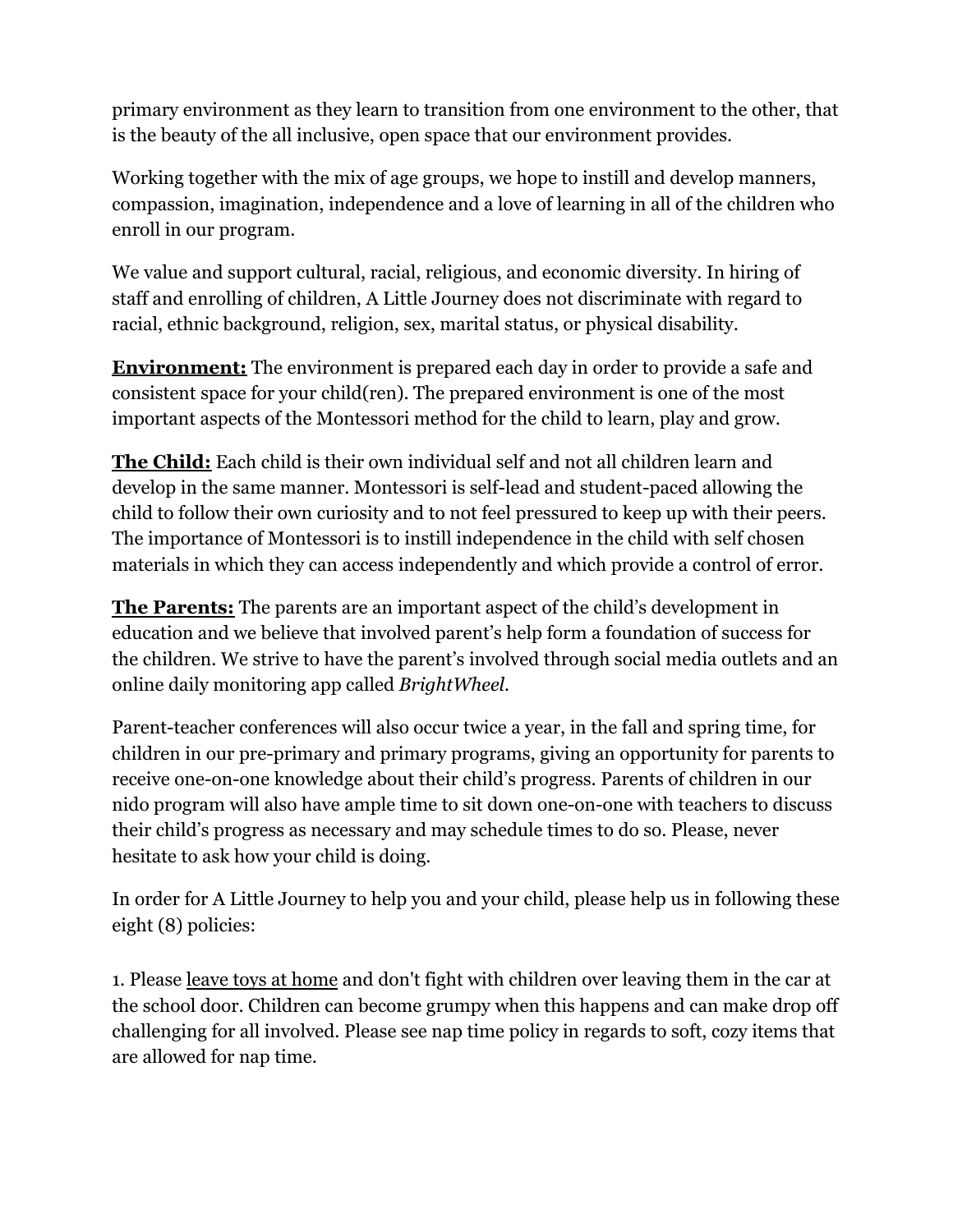2. Please try to bring happy, relaxed children to school by allowing adequate time and a slow pace when preparing for school.

3. Talk about ground rules with children in a positive manner, and practice talking quietly at home and using inside walking feet.

4. Encourage the ability to distinguish between appropriate indoor behavior and outdoor behavior. There is a difference. If your child enters the classroom with a loud voice, we will ask them to remember to use their inside voice.

5. Parent conferences are scheduled twice each year and although the staff loves discussing your child at pick up and drop off, we do not always have ample time for mini parent conferences. If you have something to discuss at length, please ask about scheduling a time to sit down with a teacher to discuss your child. We are more than happy to do so.

6. Please avoid tangible rewards for accomplishments children naturally receive pleasure from, especially during the potty training process.

7. Order is very important to children to give them a sense of security and peace. Consistency in the child's schedule and routine goes hand in hand with the sense of order for young children.

8. Please stay at the front entrance/welcome area for drop off and pick up and allow your children to be mindful of and take care of their belongings.

**The Staff:** We believe in the Montessori method and strive to provide Montessori certified teachers and accredited teaching staff in each classroom, although this will not always be true, as we are able to hire a lot of wonderful teachers that are attending MSU in child care fields. We pride ourselves in providing an environment in which the staff can also grow, supporting a work-life balance and establishing their importance to the community. We do our best to retain staff members and treat them with the utmost respect that they deserve. We strive to build a strong, hard-working and caring team that benefits your child(ren) in the best way possible. Unfortunately, turnover is very common in this industry, but we do everything we can to maintain a wonderful, consistent staff by creating an environment in which we can support our wonderful teachers. We want to take care of the ones that take care of all your little ones.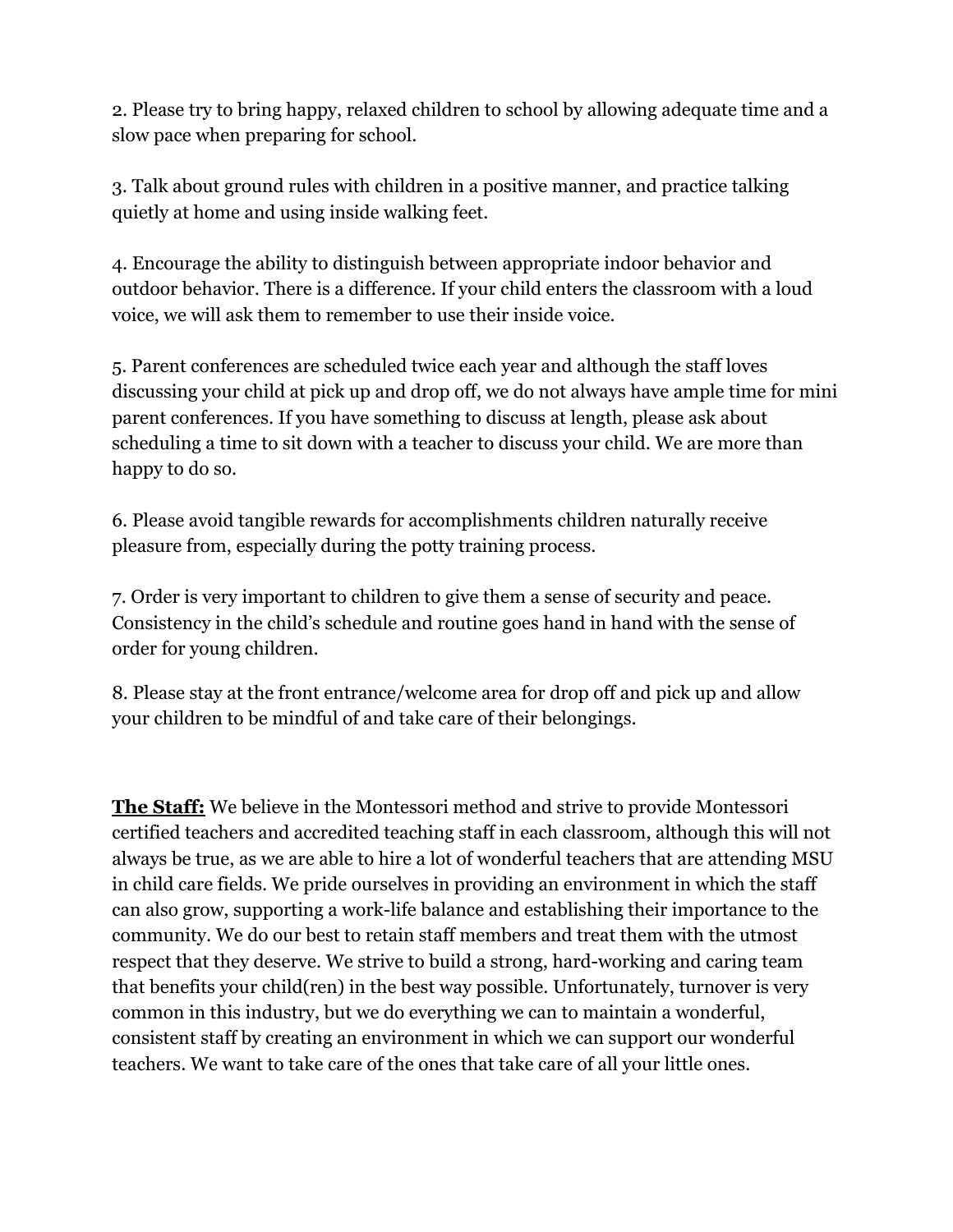**The Community:** We know how important our community is and how important quality childcare is in order for working families to thrive, also supporting that work-life balance for our families. We strive to provide a quality service to those hard working families in our community by creating excellence in education and a quality in the care of the child.

# *What is Montessori?*

Montessori is a method of education developed by Dr. Maria Montessori in the early 1900's that is based on self-directed, hands-on activity. Dr. Montessori observed the child and developed her method of teaching based on what she observed of the children and their environment. The lessons that Dr. Montessori developed offer a rigorous, self-motivated growth for children in all areas of development - cognitive, social, physical and emotional.

# *Desired Learner Outcomes Common to Montessori Education*

Dr. Maria Montessori, an Italian physician and educator, developed a method of teaching based on her scientific observations of young children's behavior. Her first "Children's House" was established in Rome in 1907. She found children learned best in a homelike environment filled with developmentally appropriate materials that provide experiences, which contribute to the growth of self-motivated, independent learners.

Dr. Montessori carried her message across the globe, including the United States in 1912. Dr. Nancy Rambusch established the American Montessori Society in 1960. Montessori education in the United States appeals to those who embrace it because of its outcomes for students. The American parents who originally chose Montessori education matched their views of child rearing. They saw their children as moral beings, which over time would become the socially responsible people Montessori had envisioned. And they saw their children becoming confident, competent learners.

The outcomes we aspire to teach are lifelong developments. The original American Montessori agenda of learner outcomes are as follows.

**Independence:** Is the child able to choose his or her own work, apply energy to that work, complete it to a personal criterion of completion, take and return the work to the place it is customarily kept, in such a way that another child will be able to find the work ready to do? Is the child able to seek help? Is the child able to locate resources to continue the self-chosen task without necessarily involving the teacher?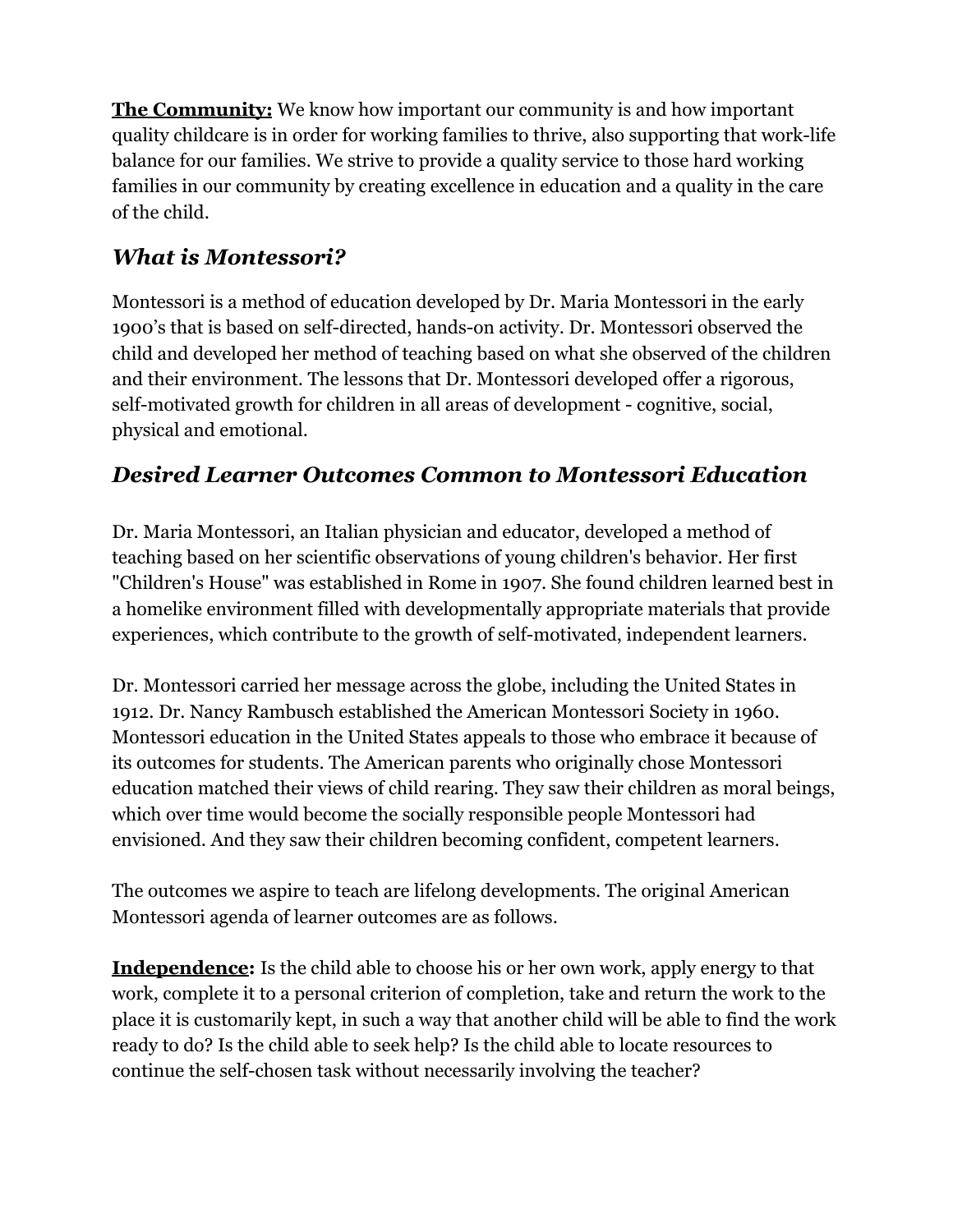**Confidence and Competence:** Are the child's self-perceived successes far more numerous than his or her self-perceived failures? Is the child capable of self-correcting work, upon observation, reflection, or discussion? Can the child manage the available array of "stuff" with a clear sense of purpose?

**Autonomy:** Can the child accept or reject inclusion in another child's work or work group with equanimity?

**Intrinsic Motivation:** Is the child drawn to continue working for the apparent pure pleasure of doing so? Does the child, once having achieved a particular competence, move on to revel in mastery by showing others?

Ability to Handle External Authority: Is the child able to accept the "ground rules" of the group as appropriate in his or her dealing with other children? Is the child, distant from the teacher, able to function as if the teacher were nearby?

**Social Responsibility:** Independent and autonomous persons are always a part of a group and must attain independence and autonomy through participation in group activity. The loss of these qualities by one of a group is a loss for all. Do students attain independence and autonomy and, at the same time, develop social responsibility?

**Academic Preparation:** In Montessori education, children learn to learn by learning. Academic preparation entails activation and cultivation of inherent powers and processes through which the learner becomes a supplier of meanings or of things-meaningfully-known. Academic skills are essential to learning and knowing, not the aim of learning and knowing. Do students acquire academic skills and apply them in learning to learn?

**Spiritual Awareness:** Montessori views the child as a spiritual embryo. Implications are conveyed by the metaphor. All humans are spiritual beings as well as physical beings. They have spiritual health as well as physical health. Montessori sees no need to establish whether or not the source of spirit is theological and does not offer theological explanation. The spiritual embryo simply thrives on spiritual investment. The investment can be theological, humane, or a combination of the two. What are the spiritual outcomes of school experience?

**Citizens of the World:** All children are part of both a world political system and a world ecological system. Both systems have their constitutions and all must learn to live by the letter and spirit of their laws. As a naturalist, Montessori knew about the laws of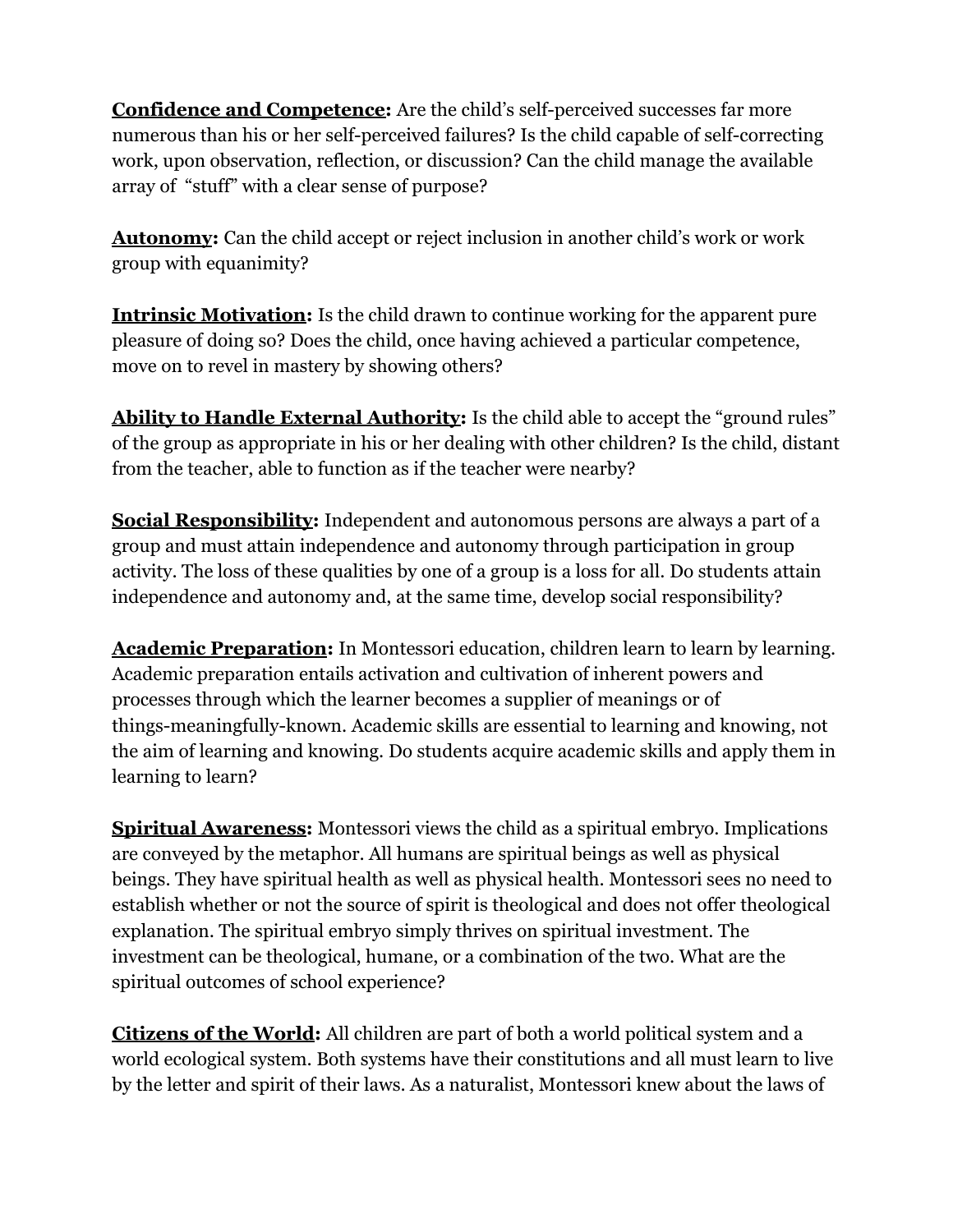mind and of nature and understood the consequences of disobeying either of them. What are the citizenship outcomes of school experience? Are the children acquiring civic virtue? Are they acquiring dispositions to understand the natural world, to cherish it, and to live harmoniously within it?

# *Key Philosophical Messages That Make Montessori Unique*

• Deep respect for children as individuals.

• Multiage classes allow teachers to develop close and long-term relationships with their students, allow them to know each other's learning style well, and encourage older students to become role models, mentors, and leaders to younger students.

• Integrated curriculum is carefully structured and connects subjects within programs (e.g., history and cultural arts to maximize the opportunity for learning and builds from program to program to progress from concrete to abstract learning).

• Independence is nurtured and leads to children becoming purposeful, motivated, and confident in their own abilities.

• Peace and conflict resolution are taught daily and children learn to be a part of a warm, respectful, and supportive community.

• The child creates, in a very real sense, the adult that is to be, through his/her experiences, interactions, and environments.

• Hands-on learning is central to the curriculum in all programs and leads to children being engaged rather than passive with their work.

• The environments are responsibly and carefully prepared with multisensory, sequential, and self-correcting materials to support self-directed learning.

• Teachers and children, and teachers and parents work together as a warm and supportive community.

• Self-expression is nurtured in all children. Children experience art, music, writing, and other forms of creative arts with confidence and passion.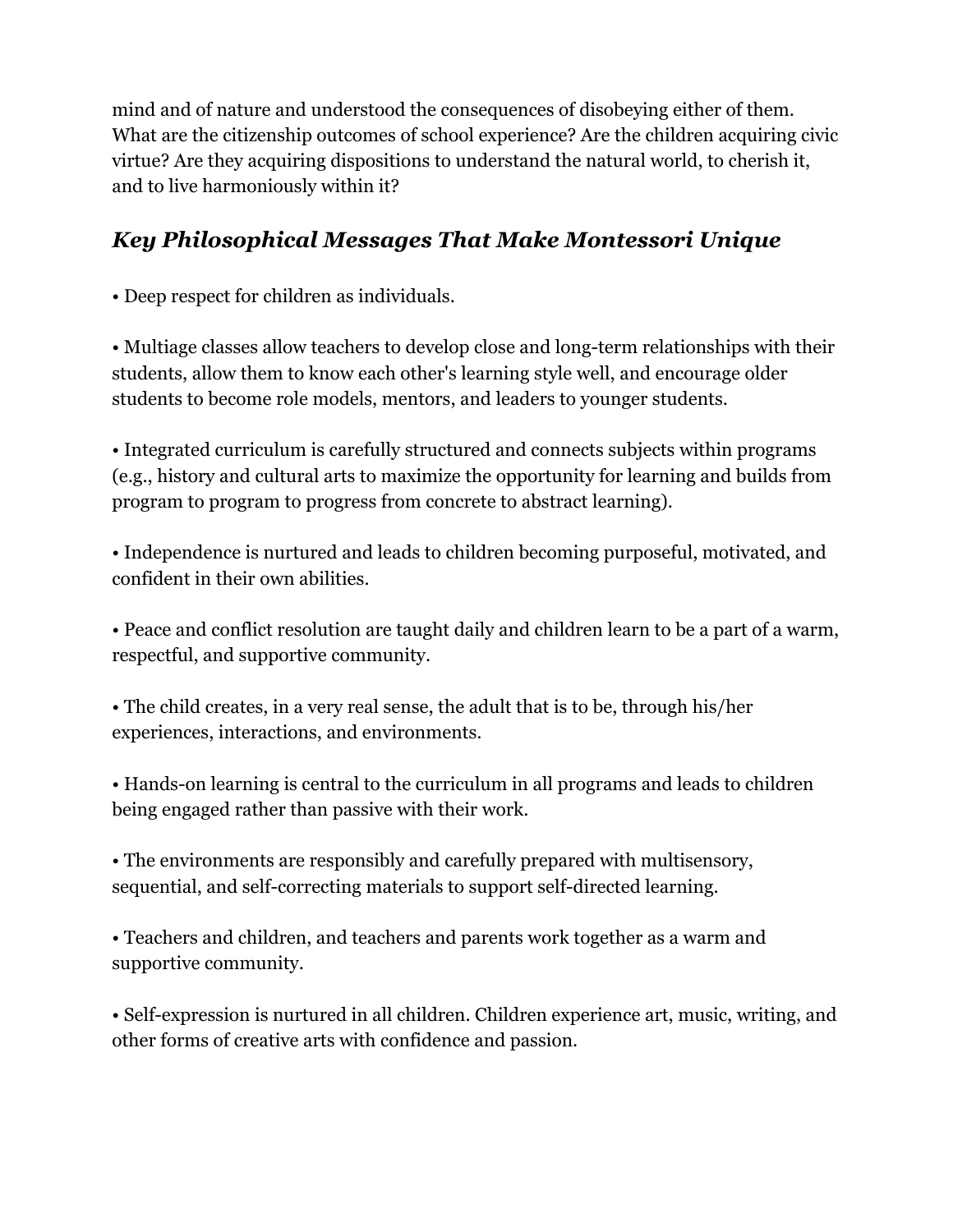#### *SOME IMPORTANT ASPECTS OF THE MONTESSORI METHOD*

1. It is based on years of patient observation and study of children by Dr. Maria Montessori, who was a scientist uniquely educated and qualified for this task. She was a medical doctor, a student of psychology, and a professor of anthropology, a science that is concerned with man in a unique way. She worked out her methods and developed the materials by letting the children show her what worked and what did not work. It is not a "franchise" or "patented" operation. It is in the public domain. There are responsible organizations (such as the American Montessori Society) that operate on behalf of its proper development in this country.

2. It has proved itself of universal application. Within a single generation, it has been tried successfully with children of many nations. Climate, nationality, social rank, or type of civilization make no difference to its successful application. India, France, Holland, England, Burma, Mexico, Panama, Colombia, Canada, Italy, and the United States have many well-developed Montessori schools.

3. It has revealed the small child as a lover of order and of intellectual work, spontaneously chosen and carried out with profound joy, capable of concentration and eager to learn for the joy of learning.

4. It is based upon the child's imperious need to learn by doing activities, which develop his faculties at each stage in his mental growth. These stages are called "sensitive periods," and he more readily absorbs knowledge during those periods. While the method offers the child a maximum of spontaneity, it enables him to reach an even higher level of scholastic attainment than under other systems.

5. Though it does away with the necessity of coercion by means of rewards and punishments, it achieves a higher discipline. It is an active discipline, which originates within the child and is achieved through concentration on work, which he has chosen. Children with extremely active and curious minds are stimulated and utilize their intellectual energies constructively.

6. It is based on a profound respect for the child's personality and removes from him the preponderant influence of the adult, thus leaving him room to grow in biological independence. The child is allowed a large measure of liberty (not license) and he learns to handle it with responsibility.

7. It enables the teacher to deal with each child individually in each subject and thus guide him according to his individual requirements. Each child works at his own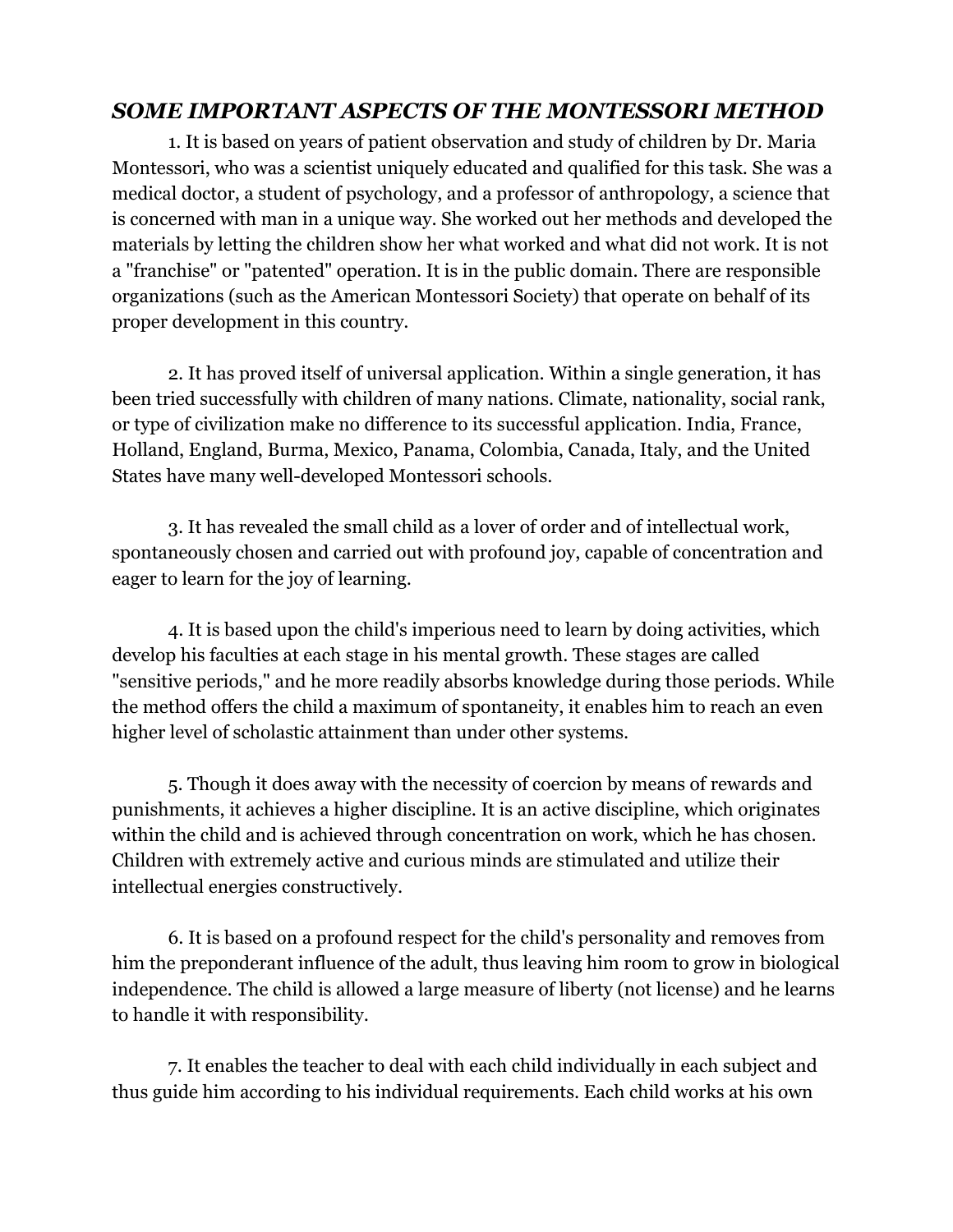pace, hence the quick child is not held back by the slow, nor is the latter, in trying to keep up with the former, obliged to flounder along hopelessly out of his depth. Each stone in the mental edifice is "well and truly laid" before the next is added.

8. It does away with pressure and its trail of challenges. More than this, at every turn it presents endless opportunities among the children for mutual help, which is joyfully given and gratefully received. Since the child works from his own free choice, without pressure and coercion, he is freed from strain, feeling inferior, and other experiences, which are apt to be the unconscious cause of mental disturbances in later life.

9. The Montessori method develops the whole personality of the child, not merely his intellectual faculties but also his powers of deliberation, initiative, and independent choice, with their emotional complements. By living as a free member in a real social community, the child is trained in those fundamental social qualities, which form the basis of good citizenship.

#### *Admissions Procedure*

Due to the fact that Montessori education is based on three-year cycles, and a sequential order of learning, families who have children entering directly into the pre-primary and primary environments should plan for their child to attend for a minimum of two (2) years, however it is not necessarily required. We **do not** enroll children for short periods of time, we do not offer month to month care, nor are we a drop-in service. We want families to see the benefits of the sequential order of the Montessori method which is only possible with a minimum of two (2) years of enrollment. We expect that children that enroll in our program are going to be enrolled for at least two (2) years.

- 1. Parents are expected to visit the program before submitting an application. We strongly recommend that parents who bring their child(ren) for the initial visit to please respect the children who are working and keep your child with you during the tour. If your child does not attend the initial visit and you would like to have an additional visit with your child should you choose to enroll, it can be scheduled and arranged in order for your child to view their new school prior to starting.
- 2. Complete and submit the registration application along with a **non-refundable** application fee of \$100. This is a one time fee, per child, due when you submit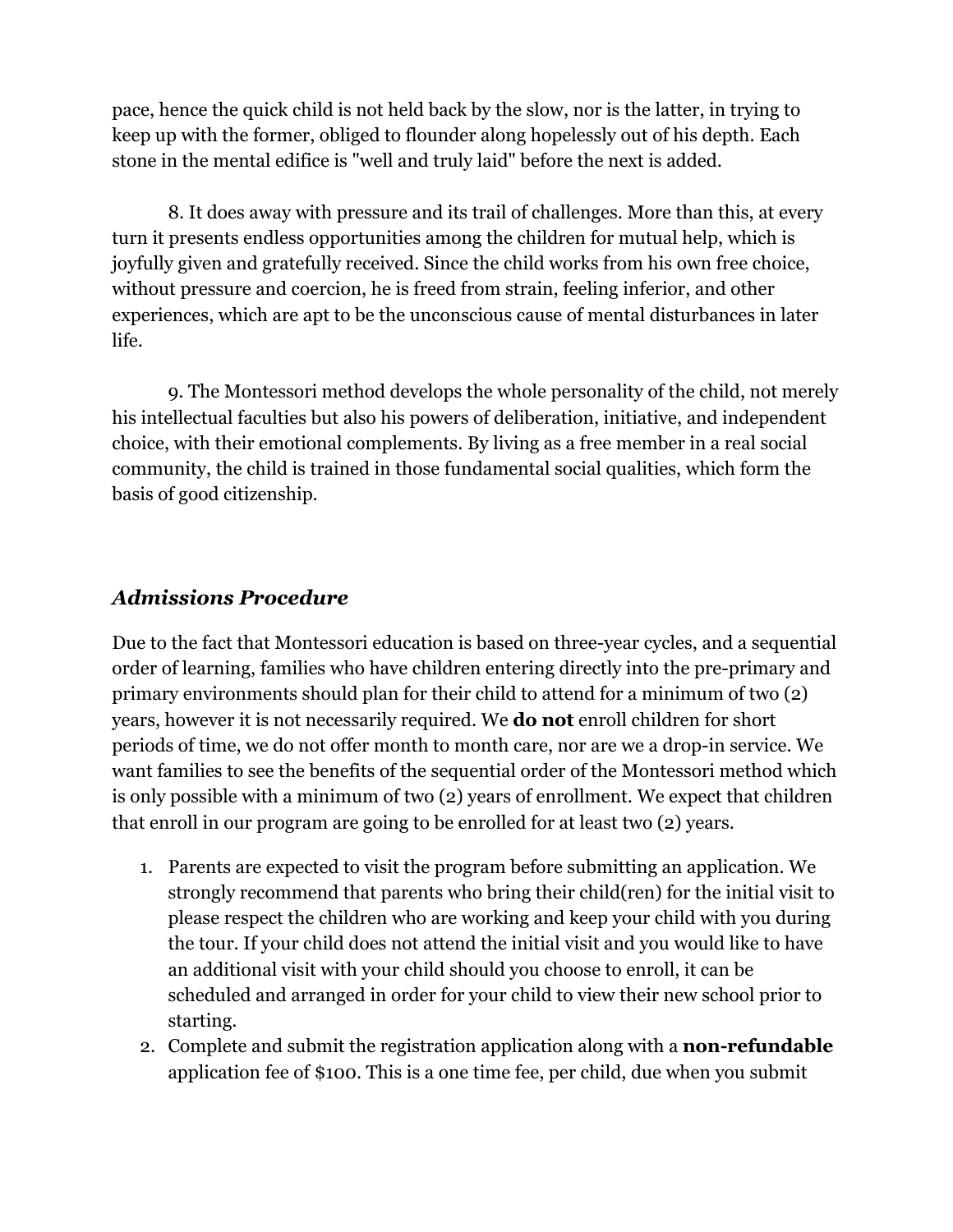your original application. This is the first step to being considered for enrollment and to be placed on the waiting list when a wait list applies.

- 3. Parents will be notified of acceptance, wait list status, or declined acceptance with an email from the Executive Director including the pertinent information.
- 4. To accept and hold your child's spot at A Little Journey, the **non-refundable** annual materials fee of \$300 is required for commitment to enrollment along with first month's tuition. First month's tuition and the annual materials fee will not be due for families that are placed on the waitlist until they are notified that a spot has become available, however, it will then be due to confirm the available spot.
- 5. The remaining paperwork for your child's permanent file, including immunization records and emergency contact information must be provided before the child's first day of school.

## *Program Schedules, Tuition and Fees*

**Program Schedule:** A Little Journey operates year round. Our calendar is from September to August and generally, but not exactly, follows the calendar of the Bozeman Public School District during the school year months (September to April). We are officially closed on the following days with some additional calendar days surrounding the following holidays: Labor Day, Thanksgiving, Christmas to New Years, MLK Day, President's Day, Spring Break, Memorial Day, the 4th and 5th of July (depending on how the holiday falls), and a week at the end of August just before public schools resume. A calendar for the year is provided each year after Spring Break (or once Bozeman Public Schools makes their calendar public) and allows parents to see (roughly) the entire year's worth of vacation days so that these days off do not come as a surprise to our families. We reserve the right to adjust these calendar days as needed or close for any unforeseen circumstances that arise throughout the year at the sole discretion of the Executive Director.

**Summer Program:** Due to the fact that A Little Journey is a year-round program, we **do not** allow children to take the summers off without paying tuition. We understand that children may be absent more frequently for special visits, family vacations and other seasonal activities, so for the summer months of June, July and August (must be the same schedule for all three (3) month's), children's schedules can be changed to the minimum enrollment for their age group without affecting their enrollment status and you will only have to pay a schedule change fee at the initial change for the one time seasonal change. Removing your child for the summer months without paying tuition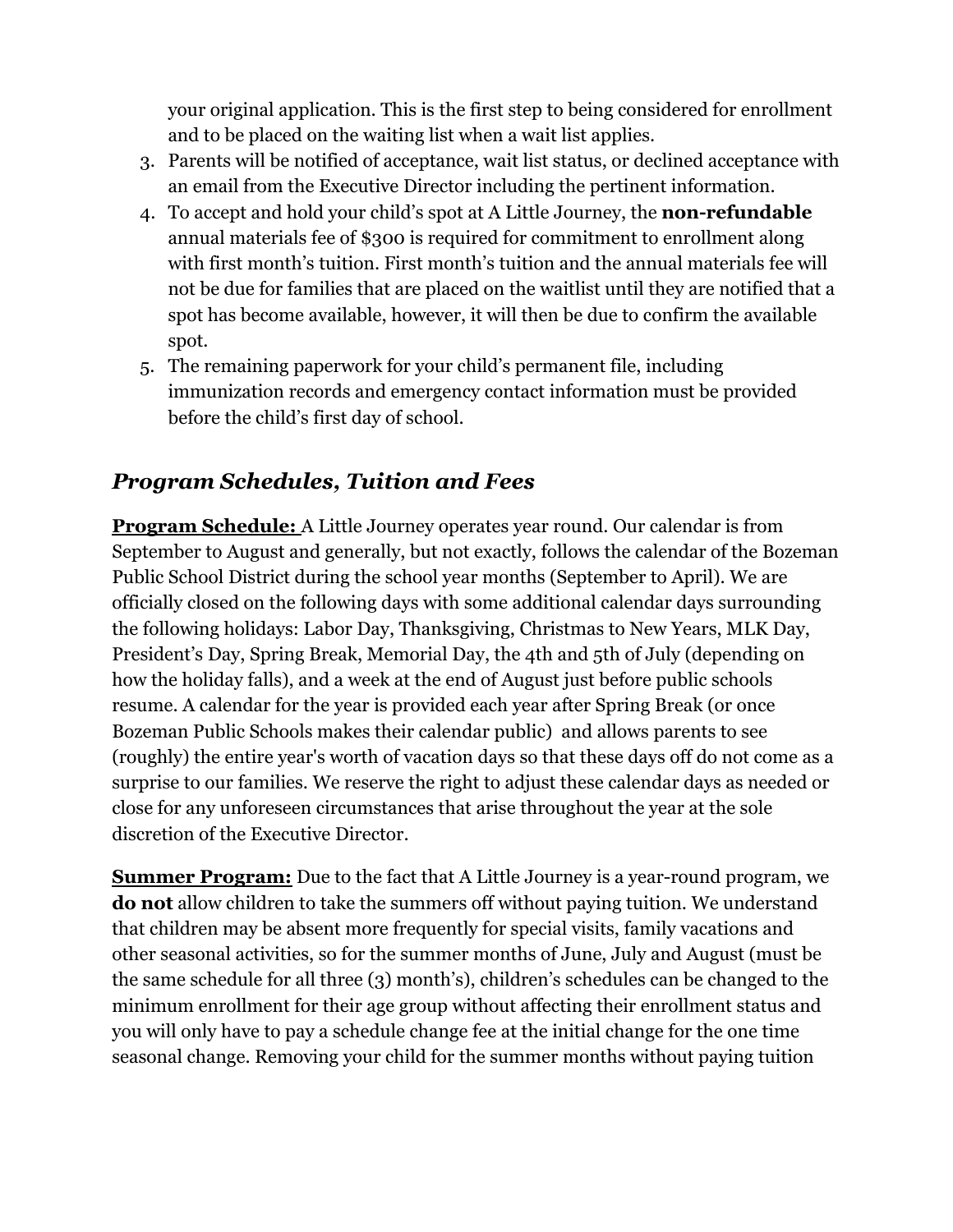can compromise their enrollment for the following fall regardless of whether the annual materials fee was paid for the coming year at re-enrollment time in the spring.

**Tuition and Fees:** Tuition remains consistent throughout the calendar year and is not discounted for holidays or missed days. Additionally, no substitutes or trades will be given for absence due to illnesses or vacations or potential unexpected closures. Tuition is expected to increase annually and notice of any changes will be given with at least thirty (30) days notice. New tuition rates will typically be released each spring during re-enrollment and will be expected to go into effect in the months to follow. The specific date in which the new rates go into effect will be included in the notification about the new rates.

Tuition is billed through the *BrightWheel* app five (5) days prior to when tuition is due, allowing roughly five (5) days notices. Tuition is due on the 1st of every month and will be considered late after the 5th of the month unless other arrangements have been made. **A \$30 late fee will be assessed per day your tuition remains unpaid after the 5th.** If payment still has not been received by the end of the month, services will be terminated by the provider and will not resume until tuition and late fees have been paid. Any days missed as a result of termination for non-payment will not be discounted. Personal checks and cash are accepted for tuition dues. Bank transfers through the *BrightWheel* app are also accepted. Invoices will be received via the *BrightWheel* app. Any additional fees will be added to the following month's invoice and are to be paid with that month's invoice. For example, if your child adds a day or has a late pick up in June, the applicable fees will be applied to July's tuition. If July's invoice has already been sent out, the additional fees will then be added to August's tuition.

The annual, **non-refundable** materials fee, which is used to purchase consumables such as paper towels, snacks and lesson materials, is required prior to your child's start date in order to confirm that your child will be attending A Little Journey. Should parents choose to no longer enroll their child in our program, the annual materials **fee will not be refunded.**

The **non-refundable** materials fee will be due annually each spring during re-enrollment in order to acknowledge that you plan to keep your child(ren) enrolled for the coming calendar year. Consideration for prorating the annual materials fee will occur at this time and will be dependent on when your child officially started at A Little Journey, and is up to the sole discretion of the Executive Director. For example, if your child(ren) is enrolled on March 1st, you will not pay the annual materials fee until the following spring. Should enrollment begin after March 1st, your first non-refundable annual materials fee will be paid in full and due at the time of acceptance and consideration for a prorated annual materials fee will be applied when the annual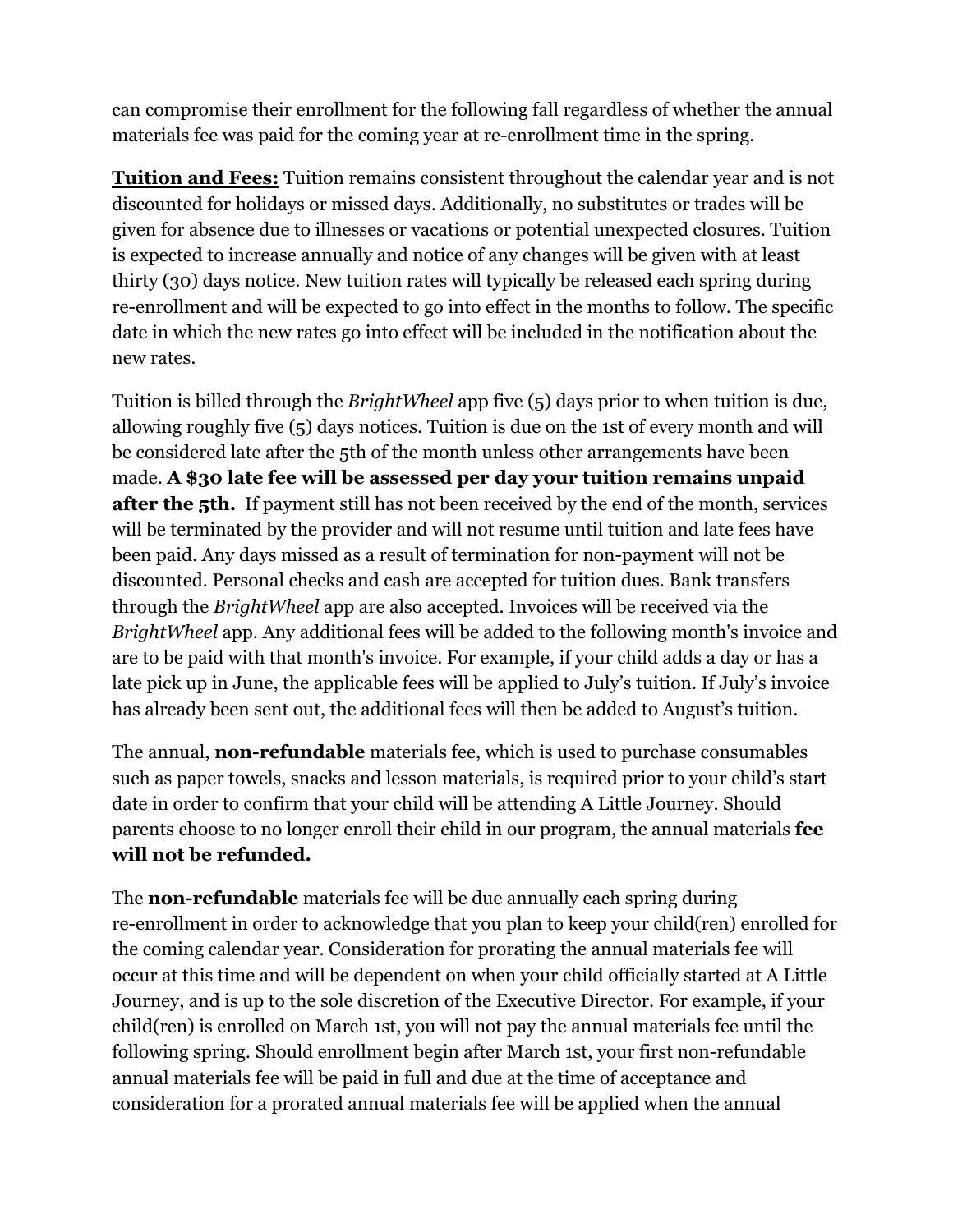materials fees are paid the coming spring, depending on your child(ren)'s official start date and is up to the sole discretion of the Executive Director.

**We reserve the right to impose a late fee of \$15 for each additional 5 minutes that your child is at school past their normal pick up time.** This time will be tracked in 5 minute increments. Children with a half day schedule are required to be picked up no later than 12:45 pm or it is considered late. Children with a school day schedule are required to be picked up no later than 3:45 pm or it is considered late. Children with a full day schedule are required to be picked up no later than 6:00 pm or it is considered later.

We reserve the right to impose a **schedule change fee of \$35 per schedule change**. This schedule change fee does not apply to add days or added time within the month. If you would like to adjust your child's monthly school schedule, written notice must be given to the Executive Director thirty (30) days in advance and a \$35 schedule change fee will be applied, and is up to the sole discretion of the Executive Director. Changes to a child's monthly schedule will take effect at the start of the following month and if space permits.

A Little Journey does not prorate the monthly tuition nor do we credit your tuition for days missed due to illnesses, sick days, vacation or unexpected closures due to unforeseen natural, unnatural or health pandemic events. **No credit will be given for absences due to illnesses or family vacations.** Children do not have the option of trading or making up missed days. Children that are enrolled in a part-time program may add time as space permits.

For families entering our **nido program**, we understand that parents cannot control their maternity or paternity leave and may need to return to work in the middle of the month. If you are looking to start infant care during the 1st through 14th of the month, the month's tuition will not be prorated. However, if your infant is starting the 15th through the end of the month, consideration towards an adjusted tuition rate will be discussed and is up to the sole discretion of the Executive Director. This is only offered to infants during their first month of our program and after that there will no longer be an option to prorate tuition.

# *School Policies*

**Hours:** A Little Journey is open from 7:30 am to 6:00 pm and we strive to be staffed with qualified teachers throughout the day. To avoid interrupting teacher preparation time, **please do not bring your child to school before 7:30 am. Please make arrangements for your child to be picked up no later than your scheduled pick up time (12:45 pm for half day program, 3:45 pm for school day program and no later than 6:00 pm for full day program).** We reserve the right to impose a late fee of \$15 for each additional five (5)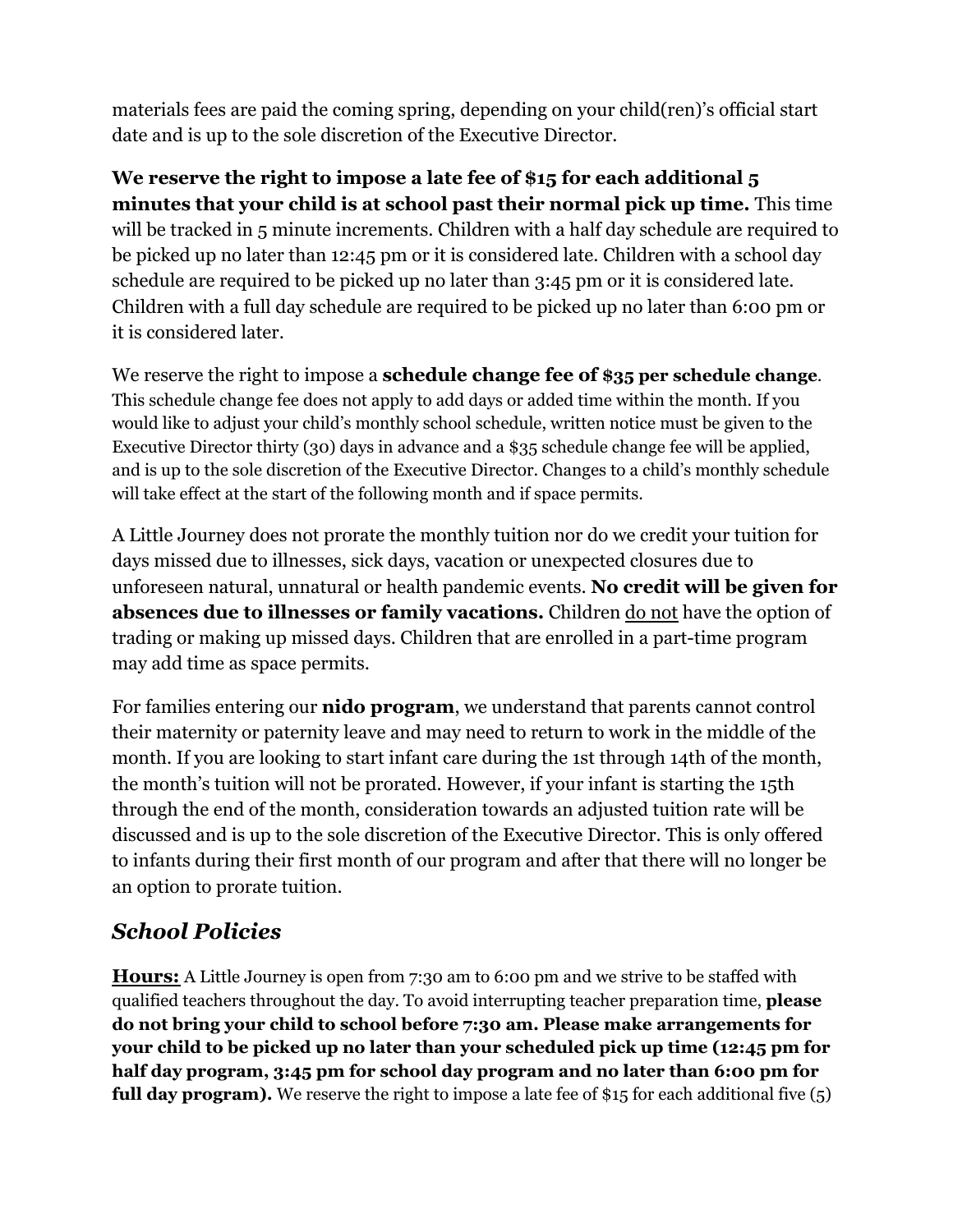minutes that your child is at school past their normal pick up time. This time will be tracked in 5-minute increments.

**Arrival and Departure: Please help your child make the transition to school by not lingering at drop off.** We recommend and expect an arrival time of no later than 9:00 am in order for your child to have a quality, uninterrupted lesson time and to not interrupt those children that are already working. If your child will be arriving after 9:00 am periodically due to appointments or other suchs activities, please notify the staff either the day before or via the *BrightWheel* app prior to such appointment or event or even that morning so that the staff knows to expect your child(ren)'s arrival.

Montessori children keep track of their own belongings, dress and undress themselves to the best of their abilities. Thus, we expect children that can do so, walk into school, rather than being carried, to carry their own belongings if they are able to and put them away on their own. Of course, teachers will be there to offer help when necessary and assist our younger friends with their belongings when they are unable to carry them themselves.

We ask that children that can do so, collect their belongings after school and transport them to the car. We will try and help facilitate this process by having your child ready when you arrive. We provide each child with a "work bag" for their schoolwork. Your child must have their work bag in order to bring their work home and it is their responsibility to pack their work bag prior to going home. To reduce congestion in the welcome/entrance area, please wait until you are outside the building to go through your child's work bag.

We strongly ask that the outside doors be opened by a parent or staff member and not by a child. Children are not permitted to go into the parking lot without an adult, or to play around in the parking lot. If you should come to pick up your child while he/she is on the playground, please avoid lifting your child over the fence and please instead use the gate. You will still need to sign your child out if they are on the playground when you arrive.

Please pick your child up on time. We reserve the right to impose a late fee of \$15 for each additional five (5) minutes that your child is at school past their normal pick up time. Time will be tracked in 5-minute increments. Children who are enrolled in the half day or school day program's may add time when space permits and must have it approved prior to doing so.

If your child is picked up by someone other than the usual family member(s), please notify us in person, in writing, via the *BrightWheel* app or a phone call to the school. For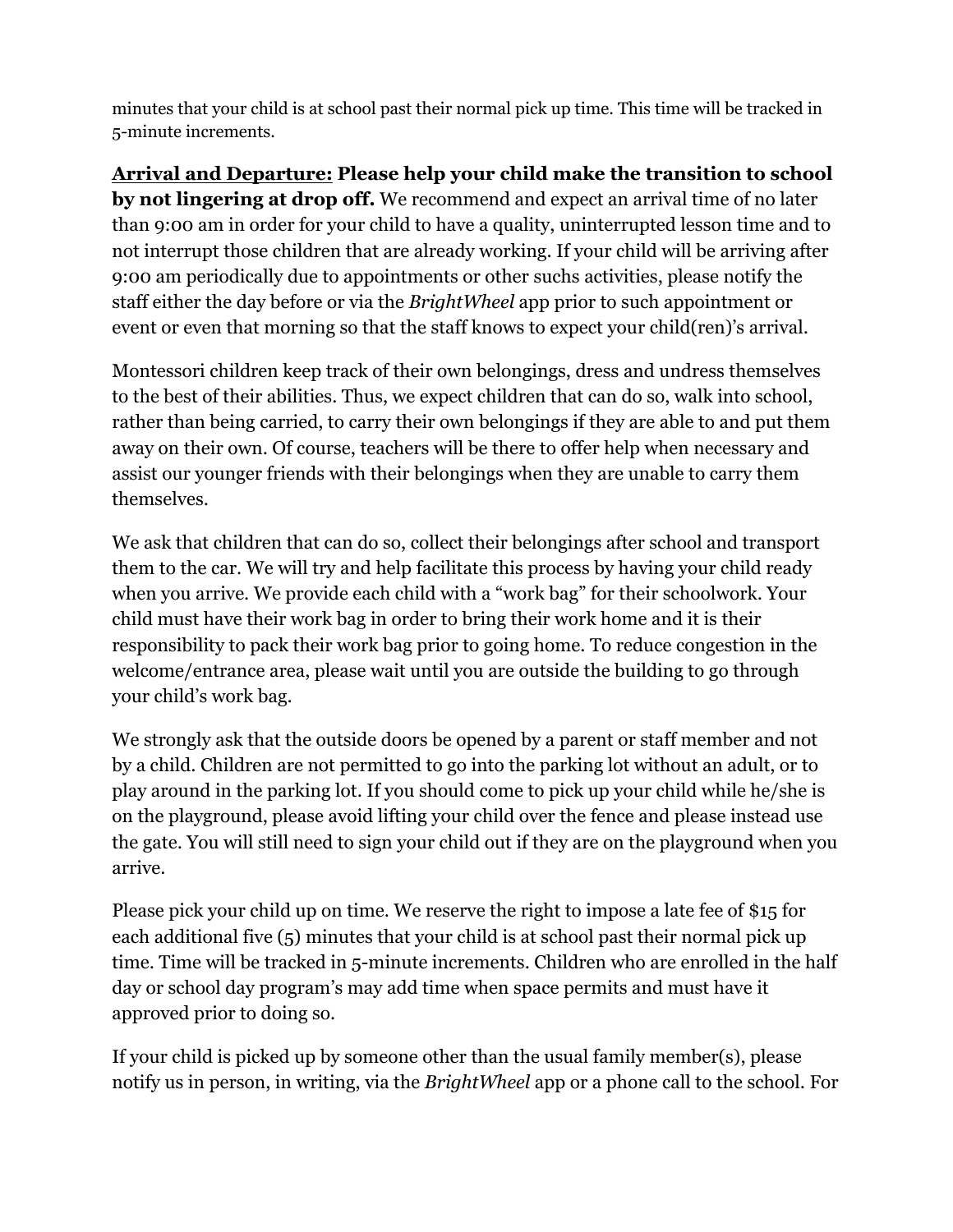children's safety, we require that they be signed in and out of the school each day. Please notify us of this change regardless as to whether the individual is listed as an authorized pick up. If someone arrives to pick up your child and we are unaware of this change, a phone call will be made to the parents in order to confirm that we are to send your child with this individual.

**Attendance:** The Montessori philosophy insists that we respect the child's need for consistency. The children who benefit the most from the prepared environment are those who attend regularly. A child's experience in the classroom and with the materials are cumulative; consistent attendance enhances the child's learning. A consistent routine also provides security for the children; a sense of security and sense of order enables the child to learn more readily.

The classroom guides (teachers) spend quality time and energy preparing the curriculum and lessons each day and for each child. For all children at every level, each day counts toward their learning and development. Please help to ensure your child's social and academic progress by avoiding any unnecessary tardiness and absences. If your child will not be at school due to illness, vacation, appointments, family days or any such day, please notify us via the *BrightWheel* app or a phone call to the school. If you have planned absences, you can notify us ahead of time in person, in writing, via the *BrightWheel* app or phone call to the school.

**Infant Care:** Parents will be responsible for providing diapers, wipes, breast milk or formula for their child(ren) while in our care. A written plan from parents regarding individualized feeding schedules will be followed while your infant is in our care. Parents will be responsible for informing staff as to when their child is ready to start transitioning to solid foods and staff will also communicate with parents if they notice changes in the child's eating habits, such as; when the infant no longer is interested in their milk or formula. We will not make this transition without first communicating with the parents. Once your child(ren) starts transitioning to solids, we are happy to accommodate eating times with a morning snack, either provided by you, the parent or guardian, or by A Little Journey, lunch time with food provided by the parent or guardian, and an afternoon snack for children enrolled in our full time program that is either provided by you, the parent or guardian, or by A Little Journey.

Infants will nap in cribs until 12 to 13 months of age and until parents have authorized that it is safe for their child to transition to a floor bed with the floor bed permission slip. This will not be done without written consent from the parents prior to 18 months of age. Once the child is 18 months of age, they will be transitioned to a floor mat. Parents can also fill out an individualized sleep schedule that will be followed while your infant is in our care. Please remember that children can respond differently while in a school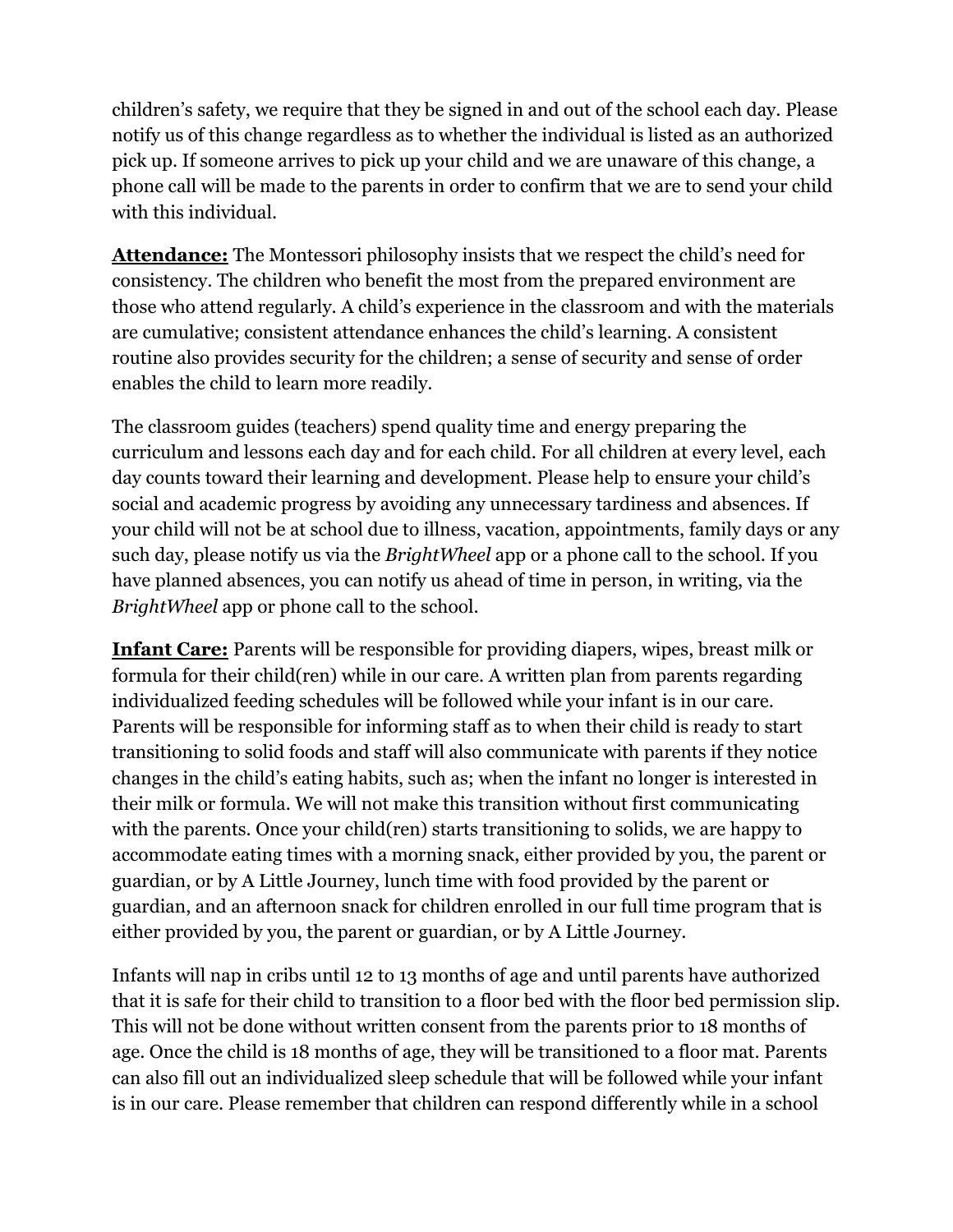environment and their schedules may vary slightly from their home schedule. Nap time can be especially difficult until the child adjusts to the environment. However, we will communicate continuously with parents in person and via the *BrightWheel* app as we understand how worrisome it can be to leave your infant in the care of others.

**Safe Infant Sleep Policy:** Providing infants with a safe place to grow and learn is very important. For this reason, A Little Journey has created a policy on safe sleep practices for infants up to 1-year-old. We follow the recommendations of the American Academy of Pediatrics (AAP) and the Consumer Product Safety Commission to provide a safe sleep environment and reduce the risk of sudden infant death syndrome (SIDS). SIDS is "the sudden death of an infant under 1 year of age, which remains unexplained after a thorough investigation." The staff, substitute staff, and volunteers at A Little Journey follow the AAP safe sleep policy.

#### **Sleep Position:**

- Infants will be placed flat on their backs to sleep every time unless there is a physician, practitioner or clinician signed sleep position medical waiver up to date on file. In the case of a waiver, a waiver notice will be posted at the infant's crib without identifying medical information. The full waiver will be kept in the infant's file.
- Infants will not be placed on their side for sleep.
- Devices such as wedges or infant positioners will not be used since such devices are not proven to reduce the risk of SIDS.
- Infants who use pacifiers will be offered their pacifier when they are placed to sleep, and it will not be put back in should the pacifier fall out once they fall asleep.
- Pacifiers will be cleaned between each use, checked for tears, and will not be coated in any sweet or other solution.
- While infants will always be placed on their backs to sleep, when an infant can easily turn over from back to front and front to back, they can remain in whatever position they prefer to sleep.

#### **Sleep Environment:**

- Our program will use Consumer Product Safety Commission guidelines for safety-approved cribs and firm mattresses.
- Crib slats will be less than  $2 \frac{3}{8}$  apart.
- Infants will not be left in bed with drop side down when applicable.
- Playpen weave will be less than  $\frac{1}{4}$  when applicable.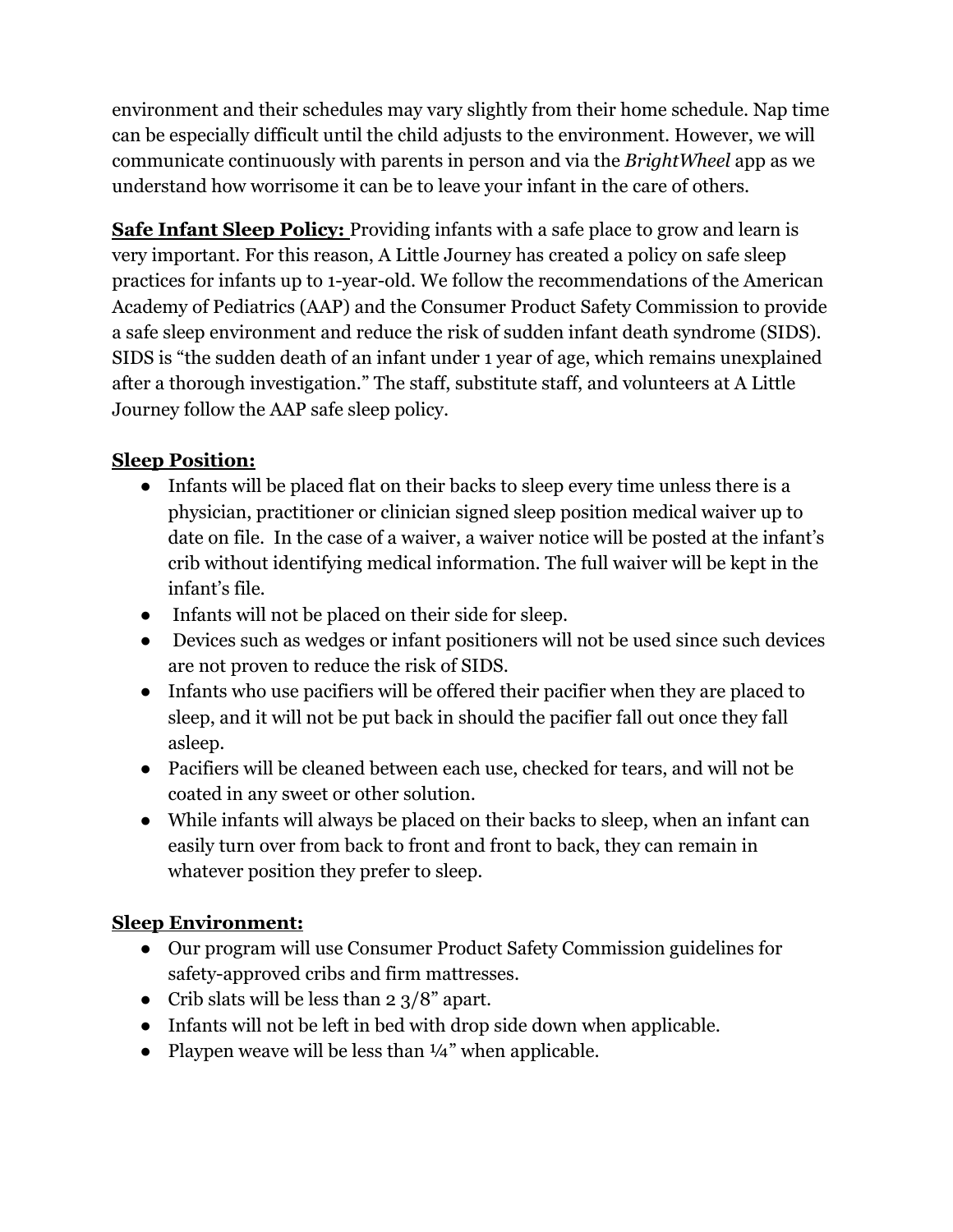- Consumer Product Safety Commission safety-approved cradles and bassinets may also be used for sleeping if the infant meets the weight and height requirements.
- Infants will not be placed to sleep on any standard bed, waterbeds, couches, air mattresses, or on other soft surfaces.
- Only one infant will be placed to sleep in each crib. Siblings, including twins and triplets, will be placed in separate cribs.
- The crib will have a firm tight-fitting mattress covered by a fitted sheet and will be free from loose bedding, toys, and other soft objects (i.e., pillows, quilts, comforters, sheepskins, stuffed toys, etc.)
- To avoid overheating, the temperature of the rooms where infants sleep will be checked and will be kept at a level that is comfortable for a lightly clothed adult.
- If a blanket is used, the child's feet will be placed to the foot of the crib and a light blanket will be tightly tucked in along the sides and foot of the mattress. The blanket will not come up higher than the infant's chest. Sleep clothing, such as sleepers, sleep sacks, and wearable blankets, may be used as alternatives to blankets.
- Bibs and pacifiers will not be tied around an infant's neck or clipped on to an infant's clothing during sleep.
- Smoking will not be allowed in or near A Little Journey.

#### **Supervision:**

- When infants are in their cribs, they will be within sight and hearing of staff at all times.
- A staff member will visibly check on the sleeping infants frequently.
- When an infant is awake, they will have supervised "tummy time." This will help babies strengthen their muscles and develop normally.
- Infants will spend limited time in car seats, swings, and bouncer/infant seats when they are awake.

#### **Staff Training:**

- All staff, substitute staff, and volunteers at A Little Journey will be trained on safe sleep policies and practices.
- Safe sleep practices will be reviewed with all staff, substitute staff, and volunteers each year. In addition, training specific to these policies will be given before any individual is allowed to care for infants.
- Documentation that staff, substitutes, and volunteers have read and understand these policies will be kept in each individual's file.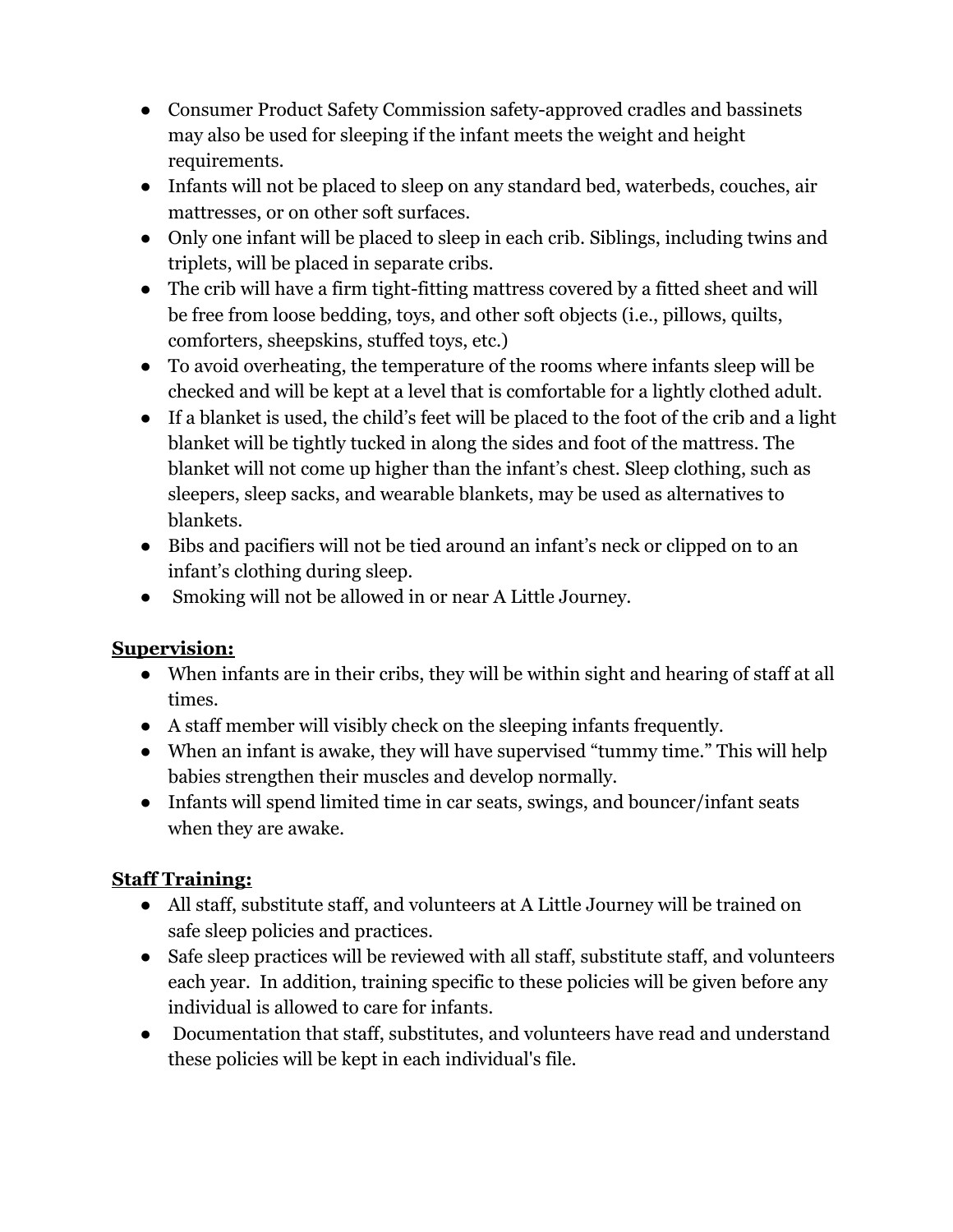● All staff, substitutes, and volunteers at A Little Journey will be trained on pediatric first aid and CPR for unresponsive infants as well as what to do when they have a question or need assistance before they are allowed to care for infants.

**When The Policy Applies:** This policy applies to all staff, substitute staff, parents, and volunteers when they place an infant to sleep at A Little Journey.

**Communication Plan for Staff and Parents:** Parents will review and sign this policy when they enroll their child at A Little Journey. Parents are asked to follow this same policy when the infant is at home. These policies will be posted in prominent places. Information regarding safe sleep practices, safe sleep environments, reducing the risk of SIDS in child care as well as other program health and safety practices will be shared if any changes are made. A copy will also be provided to the staff and signed by staff members.

*\*\*The information contained in this publication should not be used as a substitute for the medical care and advice of your pediatrician. There may be variations in treatment that your pediatrician may recommend based on individual facts and circumstances.*

**Potty Training:** Potty training will be initiated once the child is ready. Teachers will communicate with parents when they notice that a child may be ready to start the potty training process. Parents can also notify staff when they would like to start the process if the child has expressed interest in their home. When your child is potty training, please be sure to provide sufficient extra clothes. We will send any soiled clothing home with the child at the end of the day.

**Clothing**: Please dress your child in comfortable, age appropriate, sturdy clothes that can be put on and be taken off independently, especially if they are potty training. Overalls and pants with buttons are challenging for children and can add unnecessary struggles to children starting to potty train. Please avoid long party dresses, costume dresses, party clothes or shoes and dress up clothing.

Since we try to go outside as often as we can, outdoor clothing appropriate to the season is essential. This means complete waterproof snow gear whenever there is snow - or the warning of snow. Waterproof snow pants, a jacket, and waterproof gloves are essential to outdoor play time in the snow, along with a good hat and pair of waterproof boots. Boots are highly recommended during the spring melt and fall rains when the ground can be wet and muddy as well.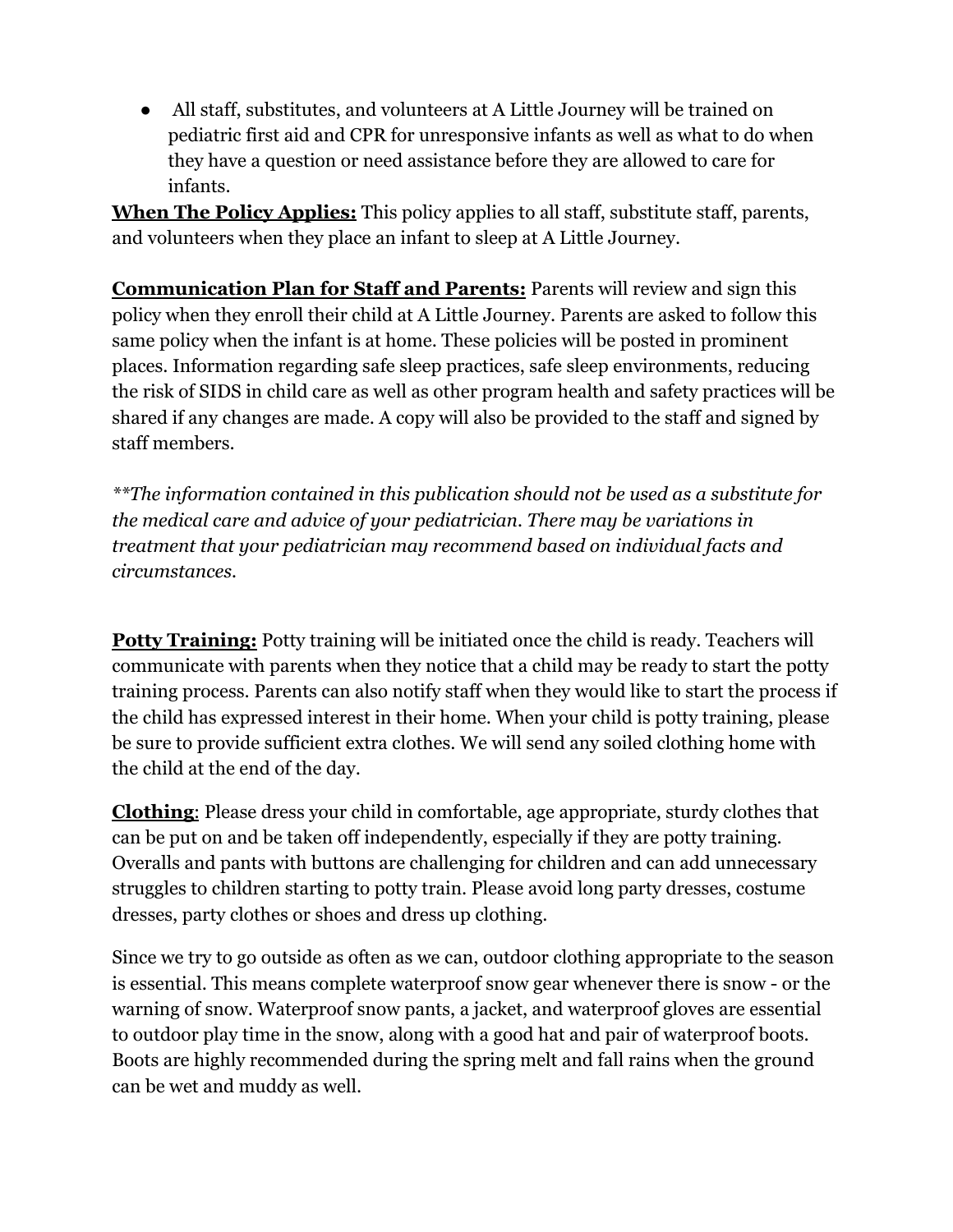Tennis shoes are ideal for outdoor play in warm weather; sandals with closed toes and an ankle/heel strap are fine, but please **no flip-flops, clogs, or cowboy/girl boots**. During the warm summer months, we will offer sprinkler and water table play to the children. We will inform parents when we are ready for swimsuits in order to help keep the children cool and have some added fun to their day.

**Lunches and Snacks:** Your child's lunch is provided by you, the parents or guardians, and must include a protein source and a fruit and/or vegetable. We teach the children proper eating habits and table manners by teaching them to start with their protein food and move through the healthiness of their lunch. Lunch items must be cut up and ready to eat with our school provided silverware. Some foods that can be eaten with hands at home are too messy for a group setting; meat for example, must be cut into bite-sized pieces but sandwiches can be eaten with their hands. Oranges or hard boiled eggs must be peeled and ready for the child. **Please do not pack candy, cake, cookies, fun-sugary fruit snacks, fruit roll-ups, dip, grated cheese, squirt or drinkable yogurt, juice, sweetened milk, soda or beverage of any kind. Do not include medicines or vitamins in your child's lunchbox.** And, please no beverages of any kind. We provide milk and water for children at meal times.

We recommend the use of ice packs in order to keep your child(ren)'s lunch cold as we are unable to refrigerate lunches. For keeping foods warm, we recommend thermoses as we are unable to warm or heat children's lunches.

We provide a healthy morning snack of fruits or vegetables with the option for water or milk every morning during our morning work period for our pre-primary and primary programs. If your child is allergic to cow's milk, we will work with you to provide an alternative option should you wish. Children who stay past our school day program (past 3:45 pm) will receive a school snack of a cracker choice, such as goldfish, cheeseitz, etc, and an additional side of a cheese stick, fruit bar, pouch or similar type snack item, depending on what is available.

**Nap/ Quiet Time:** Nap and quiet time will be a part of the daily routine for all children enrolled in our pre-primary and primary programs. If your child does not nap, they will still be required to participate in quiet time for 25 to 30 minutes while the other friends fall asleep. These children will be allowed to sit quietly on their nap mat and look at a book if they would like. Children may have one small, soft, cozy item to snuggle with during their nap, however, it must remain in their cubby when not being used at nap time. This nap item must be small enough to easily fit in your child's cubby and not make noises. If you wish for your child to sleep, but they do not fall asleep after 45 minutes, the child will join the rest of the group and not be forced to sleep. It does take time for children to adjust to new routines and new environments and we will continue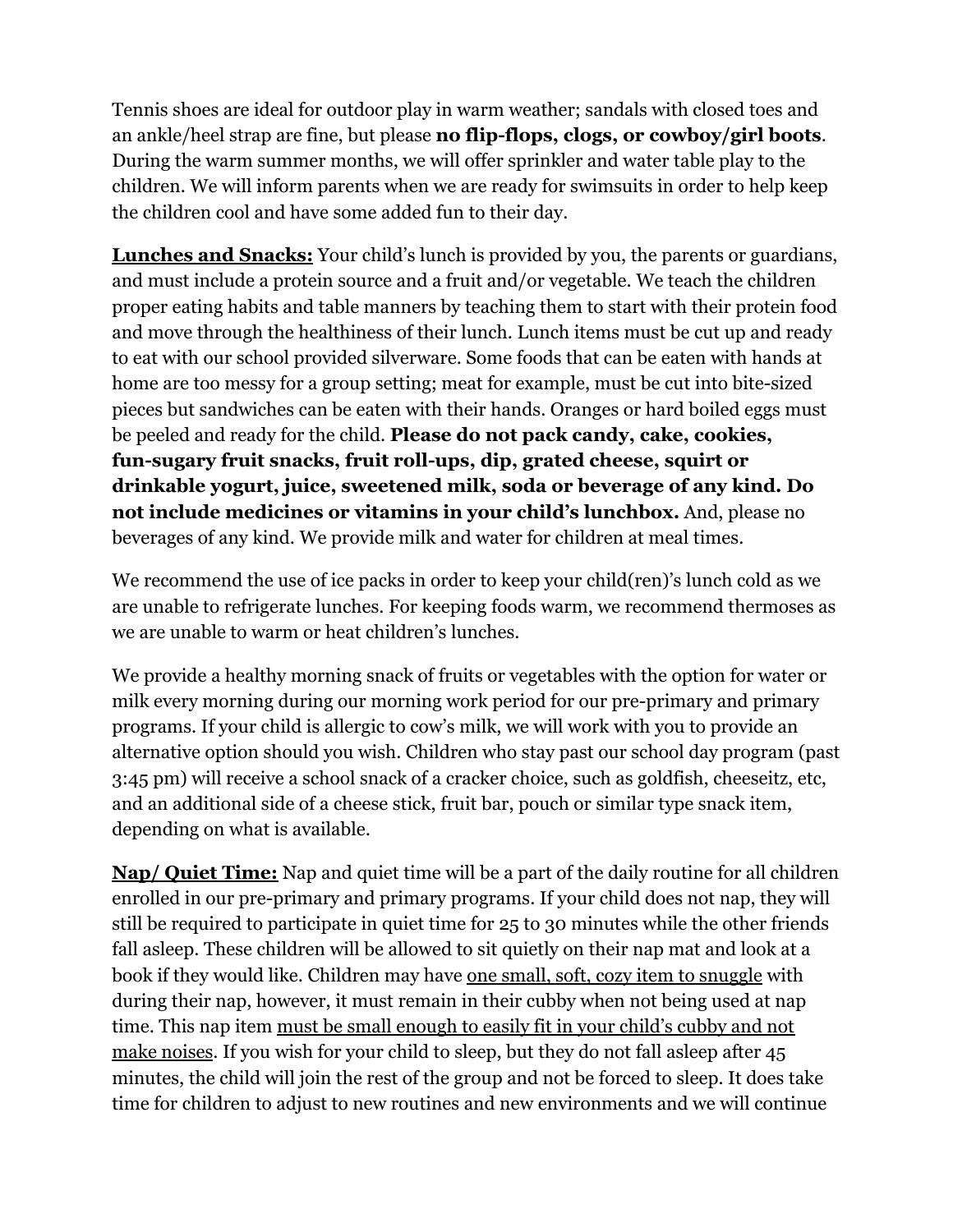to try each day for your child to achieve sleep. Any changes in a child's nap routine will be communicated to parents and individualized nap routines will be discussed although every child will participate in at least 25 to 30 minutes of nap/quiet time.

We provide each child with an age appropriate sleeping space; crib, cot, or mat and a blanket with a pillow for those children sleeping on floor beds.

**Sharing and Toys:** Please do not allow your child to bring toys to school. Children may bring well chosen items based on our current circle topic if it is approved by the teacher beforehand, however, we strongly encourage bringing one book related to our topic over toys and other personal items. We do not guarantee that books brought from home will be read to the group or that the children will be able to present their item during our group circle, although we will try our best. We will not accept most toys or fragile, expensive items.

**Birthdays:** Children celebrating their birthdays are welcome to bring their favorite fruit or vegetables for our morning snack time. Please speak with staff prior to bringing snacks.

We celebrate birthdays during our circle time with a special ceremony using a Montessori practice called "around the sun". These celebrations are common practice in Montessori schools. Children can bring pictures of themselves from birth to present representing each year of life that can be shared with the class during the celebration at circle time; for example: 4 pictures for a child turning 4 with each photo representing each stage of life. These pictures will be returned to you at the end of the day.

**Non-School Party Invitations:** Parties outside of school are a great way for families to meet and celebrate with friends and for parents to build and strengthen the Little Journey community. You are not required to invite all children in attendance to non-school parties or events. If you do plan to invite friends from school, please do so privately by reaching out to other parents outside of school. If you need contact information for other families, we will be happy to provide a contact list to you. Help children to limit their birthday conversations to home and not at school, especially when discussing party plans if not all friends are invited. Your cooperation with this policy will save other friends from having their feelings hurt if they are not invited.

**Cultural Celebrations:** A Little Journey is a nonsectarian school. We are proud of the fact that people of different cultures and religions place their children within our school and understand that families celebrate in a variety of ways and for a variety of holidays and these celebrations may not always be the same. This requires sensitivity to deep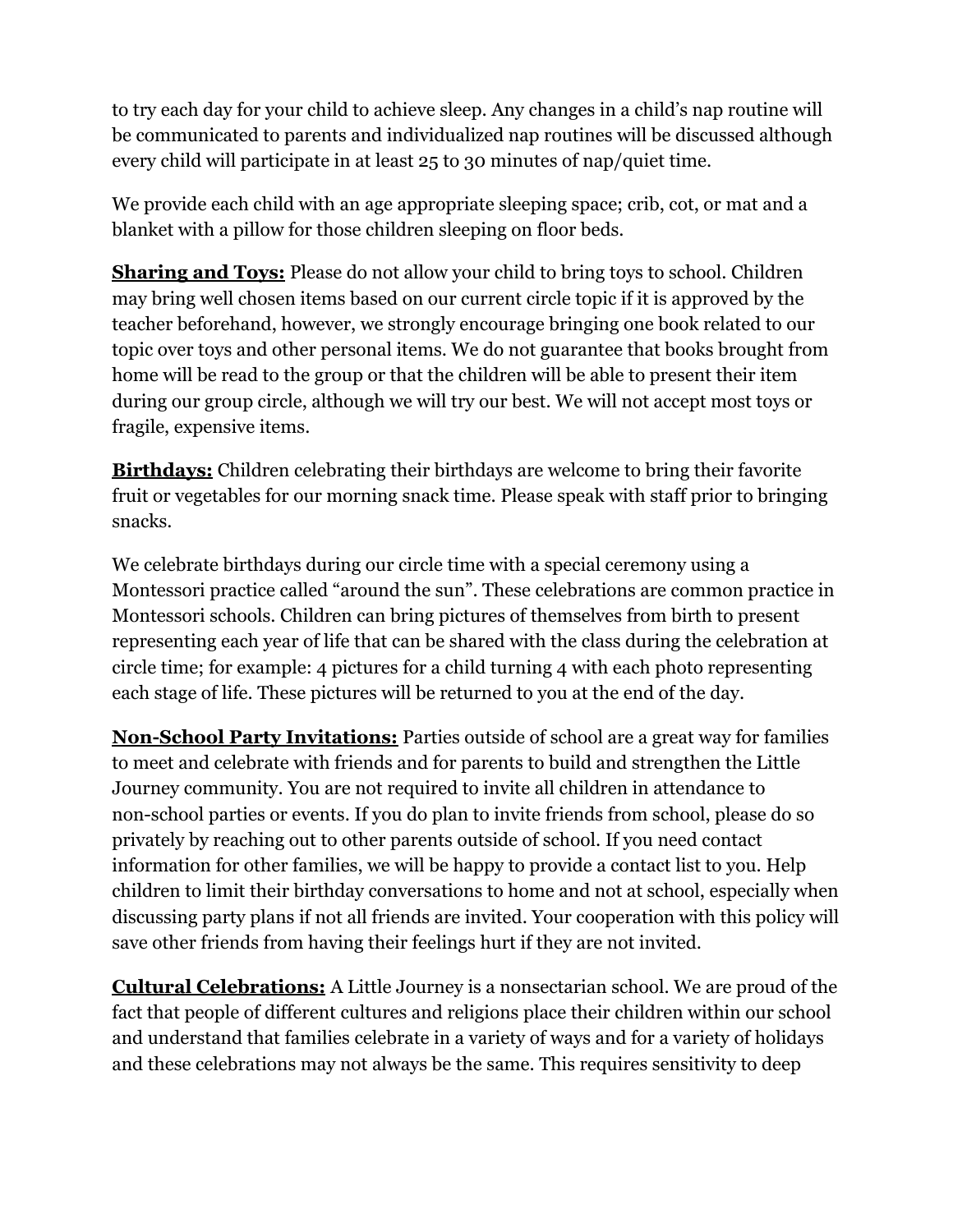religious feelings especially in late December and in the spring. Religious holidays can be presented as cultural celebrations that enrich all of our lives.

A Little Journey's guidelines for holiday celebrations:

- 1. Present religious events and celebrations from a historical and cultural perspective and avoid the religious aspect, encouraging children to ask their parents.
- 2. If several celebrations occur near each other in time or season it is appropriate to deal with all. The themes should be cultural and historical and not religious, such as Hannakah and Christmas.
- 3. Do not include any type of prayer or any words that can be interpreted as a prayer.
- 4. The religious holidays in late December should be referred to as "Winter Holidays" or "Winter Break" and the spring as "Spring Break"

**Conferences:** To help each child's progress, and set goals together, parent-teacher conferences will occur twice a year for children in our pre-primary and primary programs, giving an opportunity for parents to receive one-on-one knowledge about their child's progress. If your child is in the nido program, there will be ample time to sit one-on-one with teachers per your request. We expect there to be a lot of opportunities for our nido parents to meet with teachers, especially as they transition to solid foods and out of cribs at nap time. If at any time, regardless of your child's program, you would like to sit down with teachers, please let us know and we would be more than happy to schedule a time to meet with you.

**Approach to Discipline:** At A Little Journey, we believe that the people who work with young children on a regular basis must be sensitive, warm, caring, knowledgeable, and interested professionals. Teachers must offer authentic role models for interactions with others and display a sincere enthusiasm for active learning. The educational philosophy of A Little Journey is that real, effective discipline is one that comes from within a person. It is our belief that inner discipline develops in a child through active involvement in self-chosen tasks and the development of self-control. The development of inner discipline in a child is always the goal of a Montessori school. The clear organization of the physical environment; the structure, consistency, and predictability of daily school life; the indirect manner of teaching interpersonal skills through the lessons of "grace and courtesy"; the reliance on peer modeling and coaching channel positive behavior and appreciation and empathy help to limit difficulties.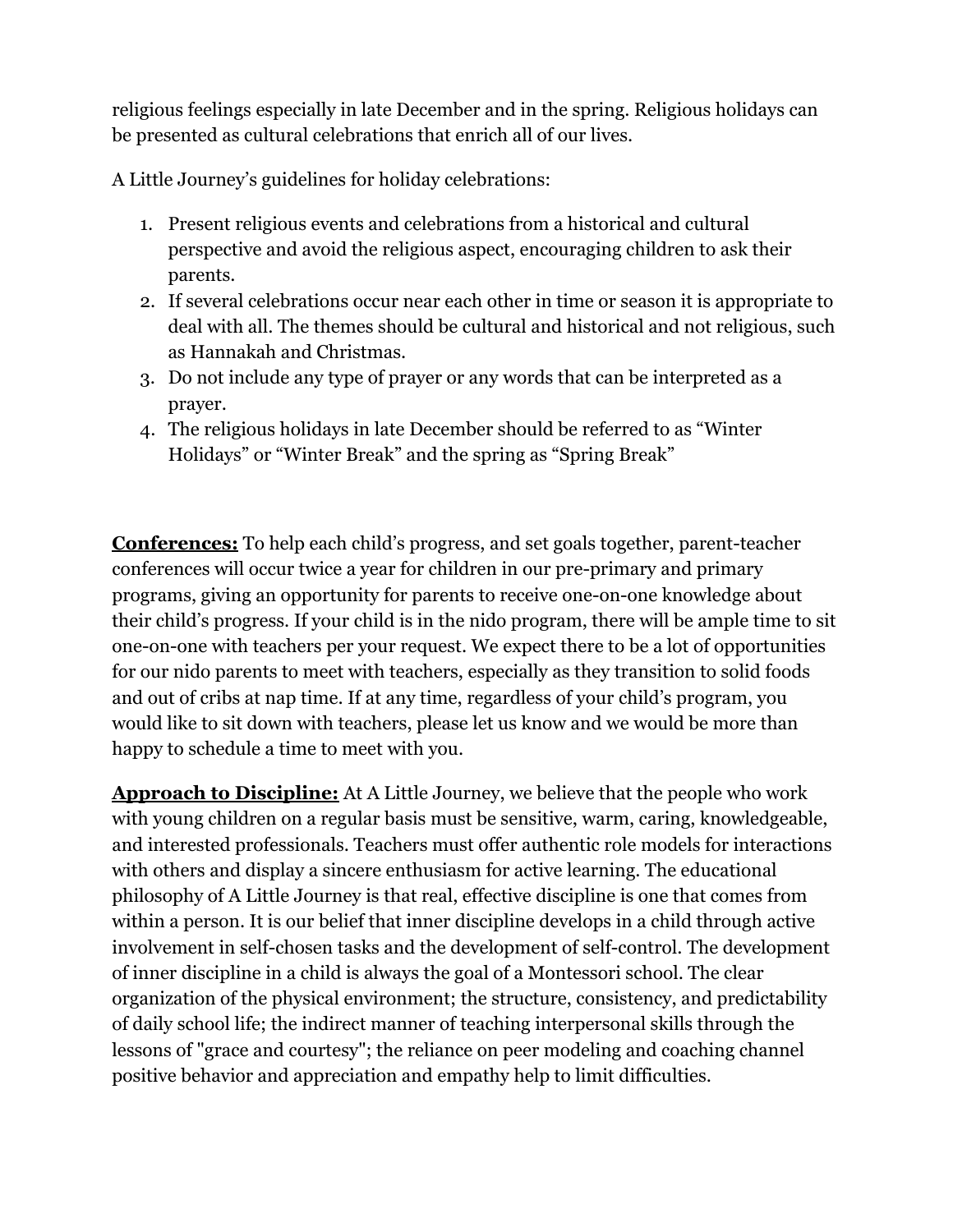It is our belief that if the ground rules are consistently followed and positively reinforced, the necessity of external discipline will be diminished. However, when such external discipline is deemed necessary, the following will be observed without failure:

- 1. Suggest alternative activities and try to redirect the child in minor instances of unwanted behavior.
- 2. Give the child two options that the teacher is comfortable with the child choosing. For example; telling the child they can choose to do the lesson correctly or they can choose to clean up that lesson and choose different work.
- 3. If the child cannot comply with the two choices, the teacher gives the child two new choices for the child and have one of the choices be to take a break.
- 4. If the child is not making a choice, they lose their ability to choose and it is automatically time to take a short break. Breaks are limited to the number of minutes as the child is old. For example; 3 minutes for a 3 year old child.
- 5. Persistent misbehavior in a group setting may be dealt with by temporary removal from the group, but remain in the classroom. The child may be offered a choice to either participate as part of the group or to take a break. Behavioral expectations are made very clear and the child is asked if he/she is ready to return to the group.
- 6. If the child expresses behavior that will not be tolerated in the classroom, they immediately need to take a break and will not be offered a choice.
- 7. Teachers will talk with the child who constantly seems to be in need of discipline; explore ways of making life more pleasant. Problem-solving skills are reinforced as well as suggestions for alternative behavior choices.
- 8. Teachers will help to teach the child that emotions are real and valid, and how to deal with them in constructive ways with kind words rather than physical responses.
- 9. If the behavior persists, parents will be notified and joint action will be taken. The Executive Director will be notified of persistent, inappropriate behavior and will make recommendations to the parents in regards to outside referrals and additional behavior management programs when deemed necessary.
- 10. The Executive Director will make suggestions regarding alternative schools that may better meet the needs of the child, as necessary.
- 11. Under no circumstances shall any child be subjected to corporal punishment in any manner upon the body or to verbal abuse.

**Illness and Medication:** In order to attend school, children must be able to participate fully in the daily routine, including outside play time. While we understand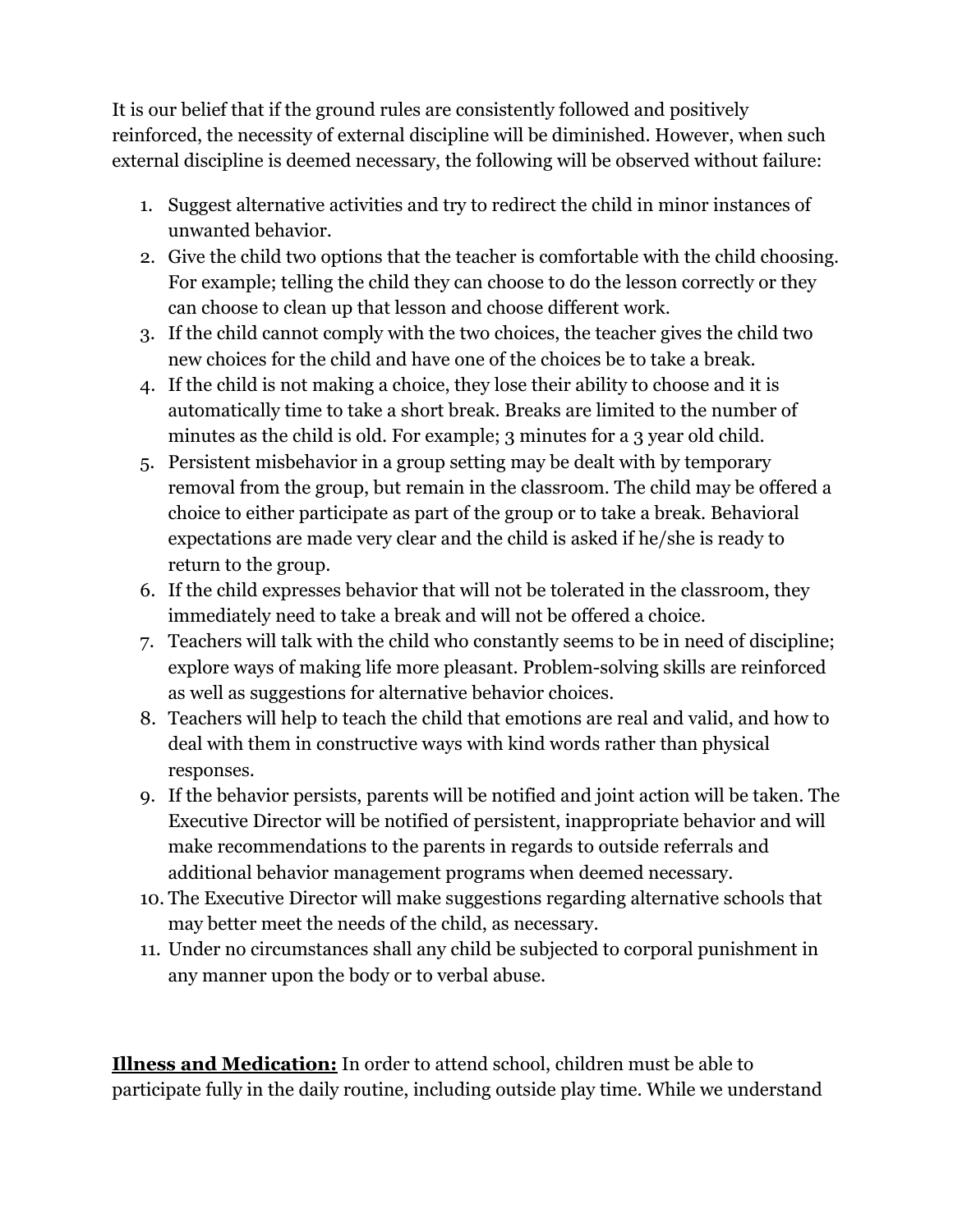that mild colds are common in children, and generally do not interfere with everyday activities, **please do not send your child to school who may be exhibiting one or more of the following symptoms; a fever, a deep/raspy cough, a rash, a thick yellow/green nasal discharge, unexplained redness in the eyes, vomiting, or repeated diarrhea. Children must remain home for 24 hours after the symptom(s) have subsided.**

A child who does not normally fall asleep during nap time, but needs a nap in order to recover and make it through their normal daily routine is not sufficiently recovered to return to school. A child that requires one-on-one care due to consistent and repeated diarrhea or vomiting, is not in well enough health to be at school.

Should your child become ill or injured at school, we will attempt to notify you immediately. We will apply first aid in case of injury when necessary. If you cannot be reached, we will call your emergency contact person if it is required for your child to be picked up from school immediately. A child who is seriously injured will be taken to the hospital when emergency services are deemed fit. Our staff has been trained in CPR and First Aid and will administer the necessary care until EMS arrives on scene.

We will not dispense medicine without a signed daily medication form. If your child needs medicine during school hours, please fill out a form each day it is to be administered. The medicine must be in its original container, clearly labeled with your child's name, instructions, prescription label and provided by parents.

**Non-Medical Emergencies:** In the event of a citywide emergency, your child will remain at school unless we are advised by authorities to evacuate. If children are moved, the location will be posted on our doors if able to do so. We will also do our best to update parents through the *BrightWheel* app and/or email. Children's safety will be our first priority. Parents will be informed as soon as children are in a safe place and we are able to share our location. Parents will also be notified of when it is safe to come pick up their children.

**Pandemic, Natural or Unnatural Event:** If an unforeseen natural, unnatural or health event, such as a health pandemic, occurs, the situation will be assessed by A Little Journey. A Little Journey will do everything they can in order to stay open, however, sometimes situations can be out of our control. Shall A Little Journey need to close for prolonged unexpected or unforeseen circumstances, parents may be expected to pay a fee or partial tuition to hold their child's spot and remain committed to A Little Journey. Each situation will be handled on a "by case" basis. Sometimes the situation will be out of our control and we may be forced to close for an unknown period of time. Tuition will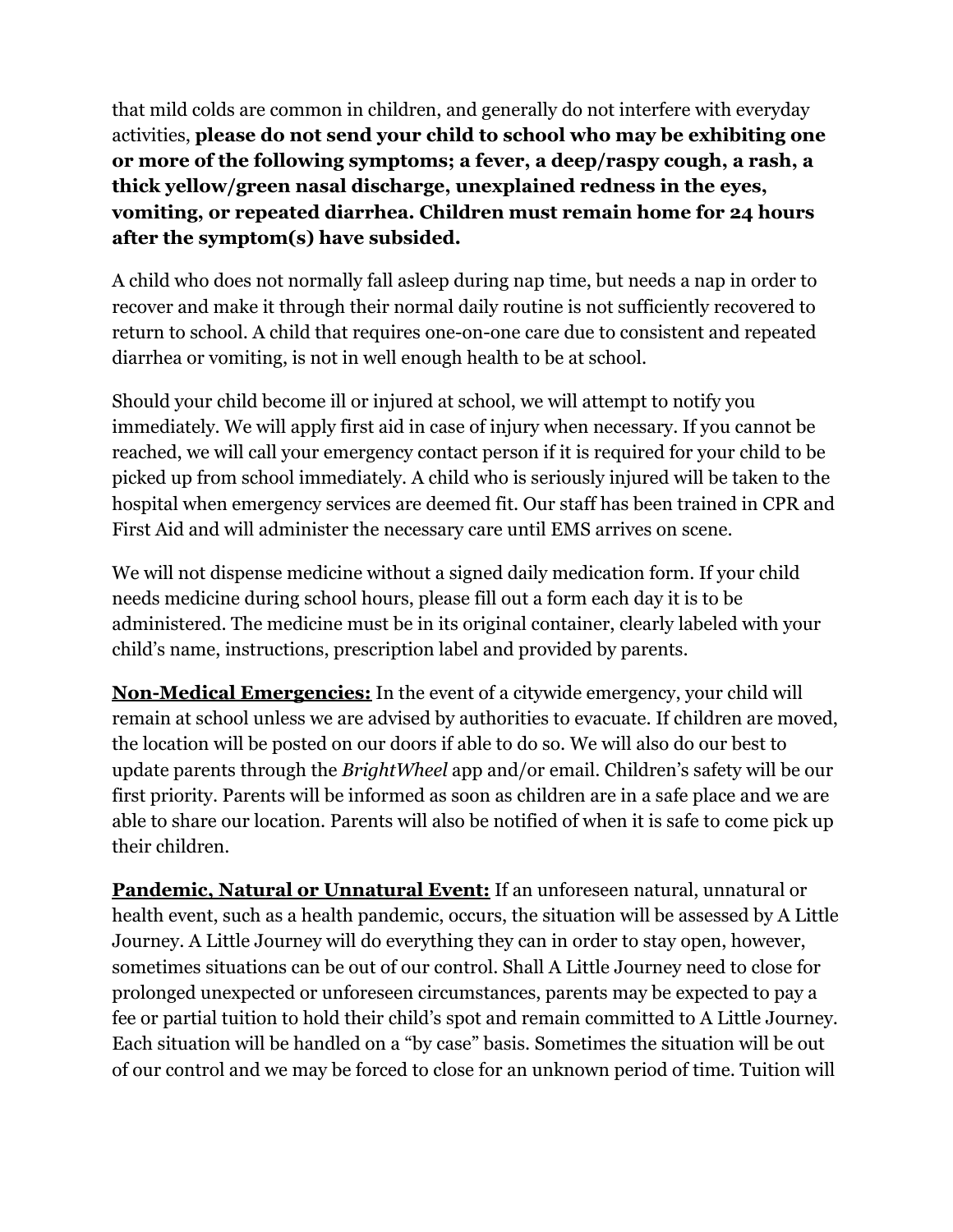be assessed on a case by case basis depending on the length and duration of a closure. Minor closures will not result in adjustments to tuition.

**Child Abuse:** Montana law mandates that all staff members report any suspected abuse or neglect of children. It is our job and all staff members are mandatory reporters.

**Non-Discrimination Policy:** A Little Journey does not discriminate on the basis of race, color, gender, religion, sexual orientation, nationale or ethnic origin in admission procedures or hiring of staff members.

**Re-Enrollment:** Re-enrollment for the next school year (beginning each September) is done annually every spring. Current families will need to notify the school if they plan to have their child continue for the following year and confirm enrollment by paying the annual **non-refundable** materials fee. The materials fee is **non-refundable** and will be applied towards consumable supplies for the coming school year; such as paper towels, snacks and lesson materials. The materials fee will not guarantee your child spots for the fall should you choose to withdraw your child for the summer months without paying tuition. Parents will also need to provide any updated information, such as change of address, phone number, and updated immunization records. If your child will be transitioning to kindergarten for the coming school year, you will need to notify us of a tentative last day for your child during re-enrollment in the spring.

**Grievance Procedure:** Parents that may have a grievance or concern about the school or staff should attempt to resolve the conflict directly with the Executive Director. This can often clarify and resolve a situation in a calm and cordial manner.

**Termination of Enrollment, Withdrawal and Termination Policy:** Enrollment is for the entire year (September to August) and parents agree to pay the full monthly tuition fees for the calendar year. Notice of termination or withdrawal by the parent(s) or guardians must be given in writing to the provider one (1) calendar month, thirty (30) days, in advance in order for payment responsibilities to end. Tuition is billed monthly and we do not prorate partial months. Therefore, withdrawal notice must occur the month prior to withdrawal. If you terminate enrollment prior to the end of the month, no credit will be given for missed days and you will be responsible for payment for the final month whether or not you remove your child prior to the end of the month. Should you decide to withdraw your child from our program, it is best to do it at the end of the month prior to your last month, for example; if you wish to end care at the end of July, notice must be given on or before the 1st of July in order for payment responsibilities to end with July's tuition. If you do not give notice until after the 1st of July, you will still be responsible for payment for the next month regardless if your child will be attending.